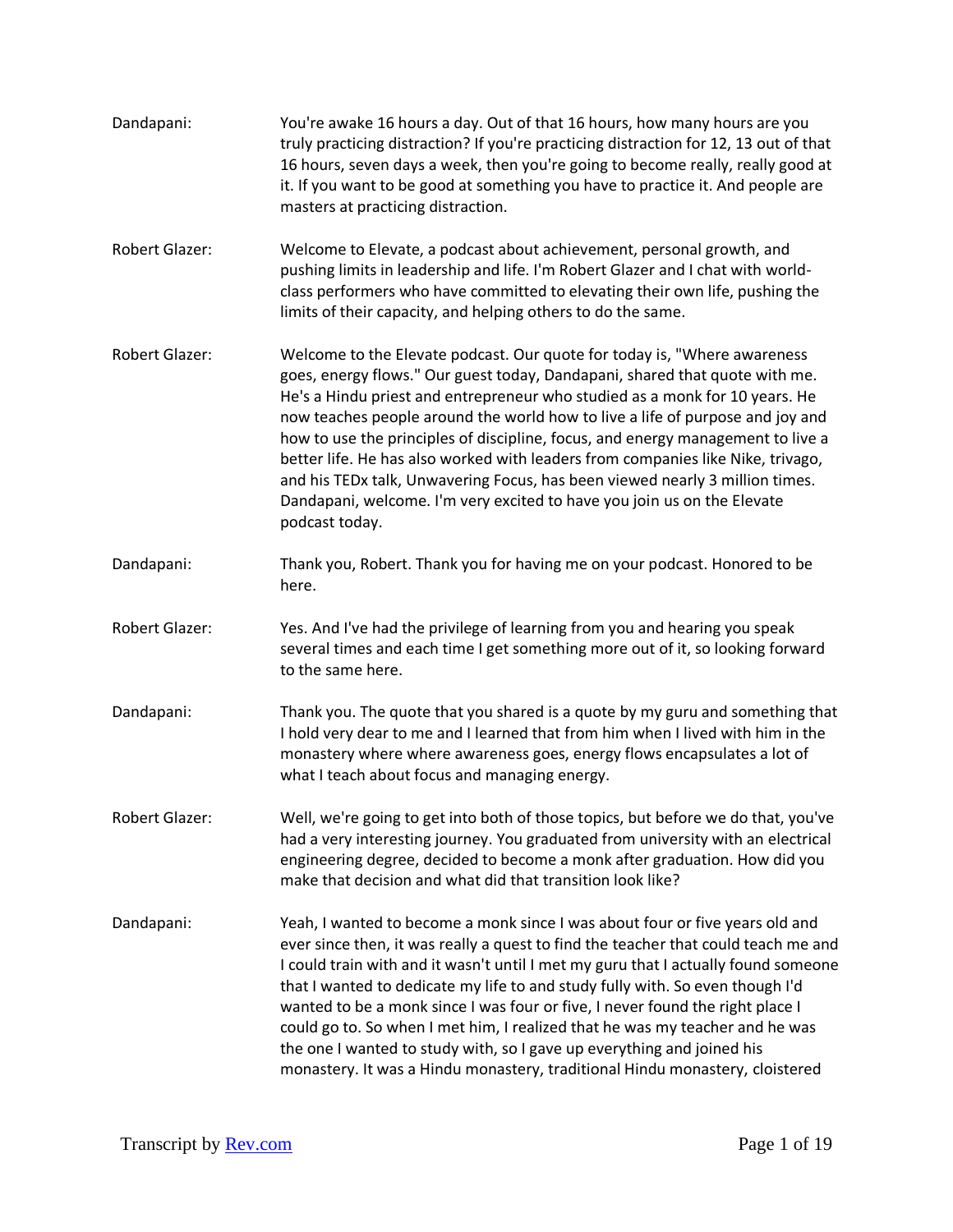monastery that is on the island of Kauai in Hawaii. And it's been there for almost 50 years now.

- Robert Glazer: Wow. I'm curious, what was a typical day like when you were studying in a monastery?
- Dandapani: Obviously, we led very disciplined lives. To just give you a quick rundown of the day, when I was there, the day would start at 5:30 in the morning with the traditional Hindu ritual ceremony in the temple that went on for half an hour. The monks would meditate for an hour after that, would exercise a little bit. The monks were then divided into five groups and one group of monks would work on the publication of books and digital products that we had in terms of digital books, content online, we had podcasts. One group of monks would take care of the finance. Another group of monks would take care of the land and buildings.
- Dandapani: So the monks were divided into those groups. Everybody went into their various groups, worked. We obviously took a break for lunch. We spent a little time cleaning the monastery because there were no moms, no dads at home. We were the moms and dads so we had to clean. And kept our place tidy and we worked in the afternoons. In the evenings, we kind of relaxed. And we usually went to bed around 9:00 at night. Most monks were up around 4:30, I would say, in the morning. 4:00 or 4:30 in the morning.
- Robert Glazer: And I know you've talked about having to give up everything when you became a monk. What was the most difficult thing that you had to give up during your study?
- Dandapani: The most difficult thing to give up was probably my family because I'm pretty close to them and I'd lived with them my whole life and when I joined a monastery I only spoke to them maybe twice a year on the phone. At the most. So not being able to see them year after year, not speak to them, not know what's going on, that was extremely difficult in terms of giving up. The other things, yeah, I mean, they were difficult as well, but not as much as the people that you love and knowing that you potentially will never see your mother again or your dad.
- Robert Glazer: And so how long were you in the monastery?

Dandapani: 10 years. Yeah. It was 10 years in the monastery. Our vows lasted two years and every two years we could renew them. Usually monks take vows, at least in our tradition, for two year cycles until about 10 to 14 years and then you take lifetime vows. So I decided not to renew my vows after 10 years and I left. I left Hawaii and I moved to the mainland US. I grew up in Australia [inaudible 00:05:28] decided not to go back to Australia, so I decided to move to the mainland US and after about a year or so of traveling, I made my way to New York City and made that my home.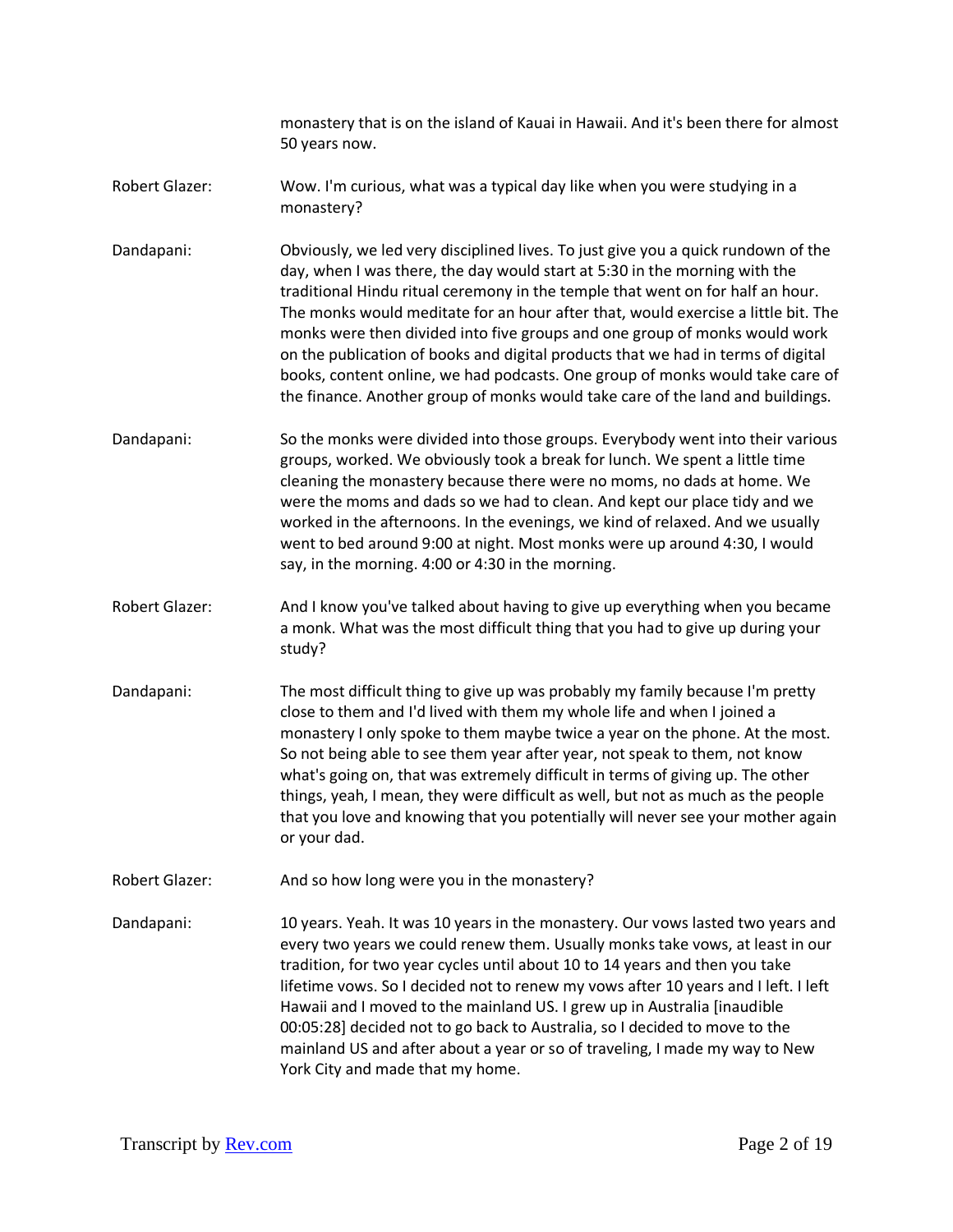- Robert Glazer: So a monk in New York City. We were joking about the background noise and ambulances and stuff. It's not the typical place of serenity. So at this point you transitioned into teaching and coaching others and really settled on this message of focus, concentration, and purpose in the place, maybe intentionally or not intentionally, where these probably exist the least. Tell me a little bit about that transition and your practice and what it is that you focus on with individuals and companies. Dandapani: Yeah, for sure. I am no longer a monk any more. I am a Hindu priest and in the
- Hindu faith, monks and priests, they're two paths, basically. We could say there's the path of the monastic and the path of the householder, and the monastic community within Hinduism lead a celibate life and monks live in cloisters with each other or by themselves. And then when you follow that householder path, the householder path is where you can get married, have a family, work, earn money, and Hindu priests fall under that category. So I'm no longer a monk now, even though a lot of people quite often still refer to me as a monk. I'm not. I am a priest and [inaudible 00:06:50] married. I live with my wife and daughter in New York City.
- Dandapani: When I left the monastery, obviously I needed to earn an income to survive and one of the things I wanted to do was to also share what I had learned from my teacher. I do that now. I work primarily with entrepreneurs around the world and a couple of athletes, as well. And I share basically teachings primarily around the topic of understanding the mind better, learning to develop that focus, learning to develop that willpower, getting clarity on your vision for your life, your purpose in life, and also really learning to manage your energy. It's something that a lot of people don't really talk about and for me, I find that we have a finite amount of energy. How do we learn to manage that, harness that energy and channel it to what we want in life or want to manifest in life?
- Dandapani: And I find New York City to be great because one of the things that, Rob, when I lived in the monastery was that people would come there and monks would share things and teachings and quite often, I would here people say, "Well, it's so easy for you to practice all of these things that you're teaching. You live in a cloistered monastery in Hawaii. How hard is it to be Zen?" And I couldn't argue with that statement. I'd go like, "Yeah, you're right. It's not hard." And they would say, "You don't know what it's like to live in New York. You don't know what it's like to live in London or Beijing and have a business or have a family, this or that." So now I live in New York City, which is noisy and busy and, you know, it's New York City. I have my own business and a family and I have countless opportunities to put all these tools into practice.
- Robert Glazer: Yeah. You gave a great TEDx talk and one of the things you mentioned in there is you suggested the idea that people are actually never taught how to concentrate. And I've heard you say, "We get good at what we practice and we're practicing distraction." So is it something where I'm just expected to know? I mean, how do you teach people to concentrate?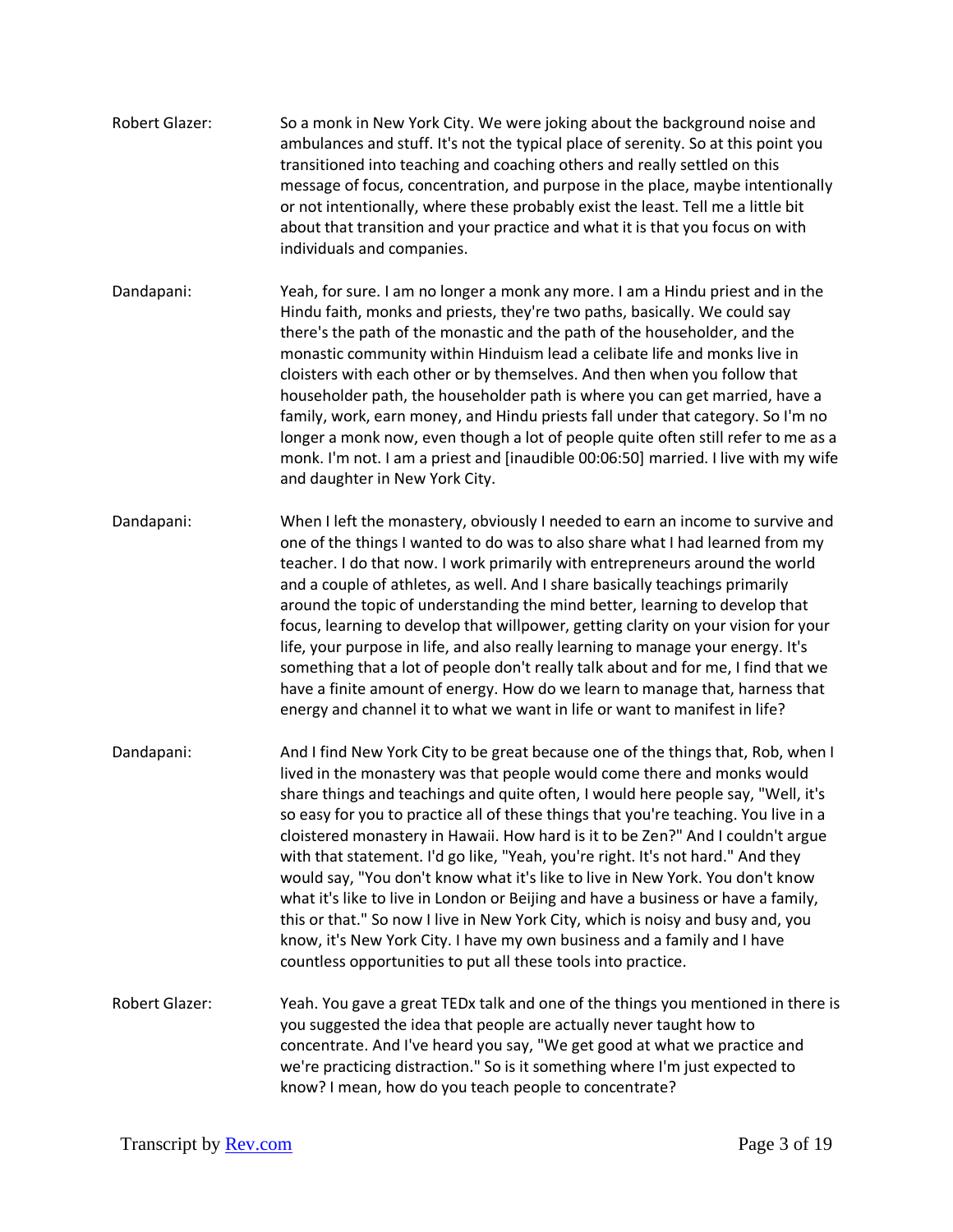Dandapani: Well, like you said, I think it's something that people are expected to know. When most people are growing up, they're told to concentrate. Kids are told by their teachers and their parents, "Hey, focus. Concentrate on your homework. Concentrate on eating your food. Concentrate on what you're doing." They're told to do it, but they're never taught how to, so people assume that people naturally know how to concentrate, but they don't. It's a skill that needs to be learned and that needs to be practiced if you want to be good at it. And we just assume people know how do it. I mean, it's so easy to look around when I'm out of my apartment, I'm around and I see parents with kids and it's amazing how many times I hear parents say to their kids, "Hey, can you just focus for a second?" They tell the kid to do that but they don't teach them how to. And nor do they help them to practice it once they teach them how to do it. Robert Glazer: So what's the secret? Dandapani: It comes down to understanding the mind. It comes down to understanding the mind, how the mind works, and then learning to be able to focus that mind. And that really is what it is. In the TEDx talk I go into it quite a bit, obviously, it ended up an 80 minute talk. And I have an online course on that conversation, on that whole topic as well. One thing that I try to avoid is to give people the quick tidbit that they can get. Because everybody is fishing for that, right? Tell me how to [crosstalk 00:10:26]- Robert Glazer: Everyone wants the hack. What's the focus hack? Yeah. Dandapani: I'm just not going down that road because people are lazy and they don't want to do the hard work. Robert Glazer: No, it's true. Dandapani: [crosstalk 00:10:35] the honest truth. Robert Glazer: But the framework that you shared, which I'd love you to walk through because for me that really crystallized the problem, maybe not the solution, but can you talk about the distinction between awareness and the mind and how they relate to each other, but they're different? Dandapani: Yeah, for sure. The way I was taught is that we look at the mind and awareness as two completely different things. The mind doesn't move but it's really awareness that moves within the mind. So quite often you hear people say things like, "I have a monkey mind. My minds are all over the place." And technically that's a false statement. Your mind doesn't move. Your mind doesn't travel, but it's your awareness that's moving within the mind. And you can take your awareness to a happy area of the mind, a sad area of mind, you can hold

> your awareness on one person for an extended period of time, you can hold your awareness on one thing for an extended period of time, but the key is to understand the separation between awareness and the mind and that's really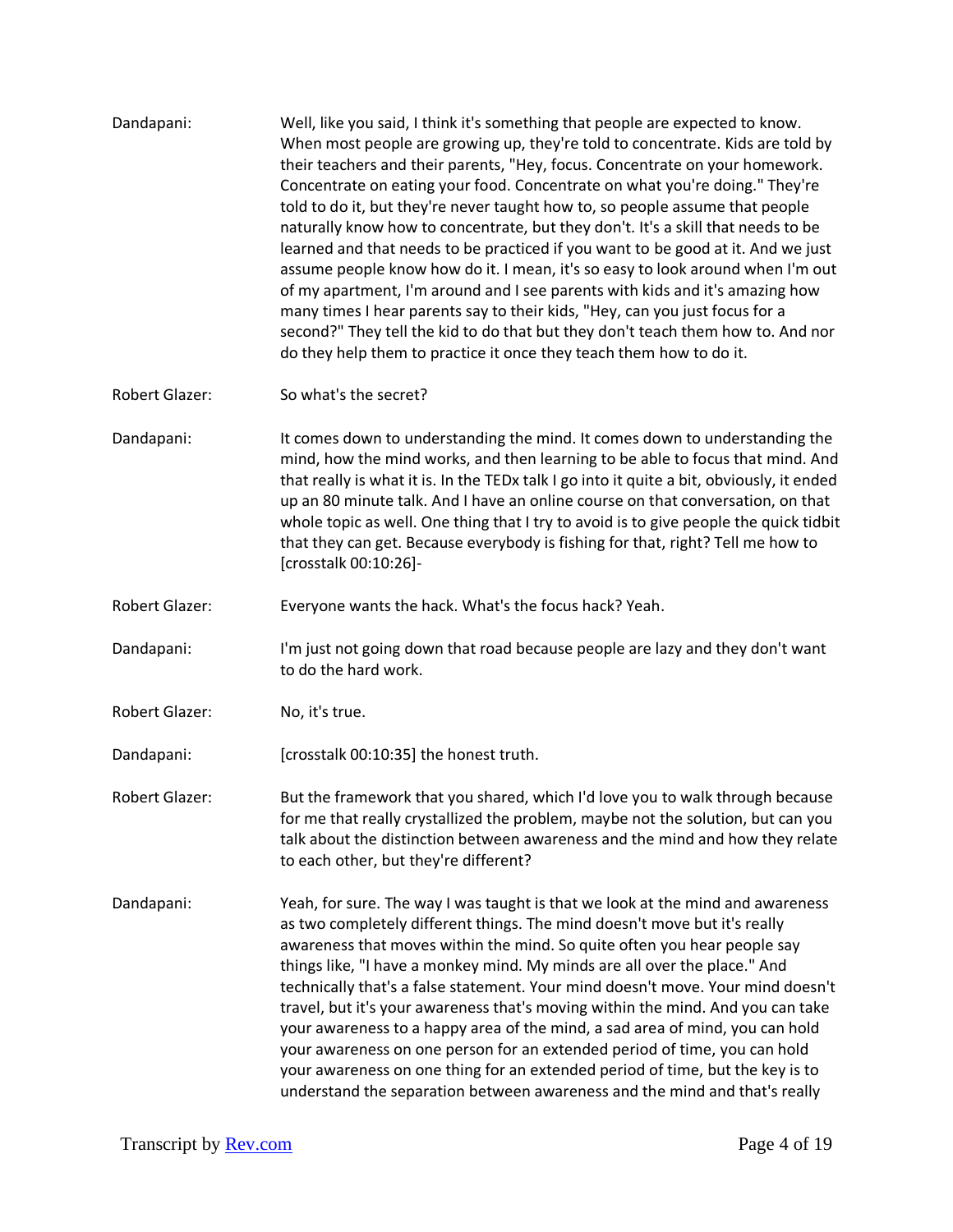|                       | what you want to know. And once you grasp this, to me, it's life-changing. It's a<br>game-changer. Intellectually understanding it is one thing, but then actually<br>experiencing it and then being able to control where your awareness goes in<br>your mind, that's where the magic is.                                                                                                                                                                                                                            |
|-----------------------|-----------------------------------------------------------------------------------------------------------------------------------------------------------------------------------------------------------------------------------------------------------------------------------------------------------------------------------------------------------------------------------------------------------------------------------------------------------------------------------------------------------------------|
| Robert Glazer:        | I wonder, and we can experiment on this, the exercise that you've done in the<br>classroom, could you do it, would to work now, to do with people in terms of<br>actually showing them a little bit of what that would look like?                                                                                                                                                                                                                                                                                     |
| Dandapani:            | I'd rather for them to decide they go listen to the TEDx talk rather than to do it<br>on this. I feel like, yeah, I have people like, "Oh, let's do a guided meditation on<br>the podcast." I'm like, "No." People are driving when they're listening to the<br>podcast. They're going for a walk. They're in the gym.                                                                                                                                                                                                |
| <b>Robert Glazer:</b> | I was thinking about that. I'm not trying to get anyone hurt.                                                                                                                                                                                                                                                                                                                                                                                                                                                         |
| Dandapani:            | I know. And not only that, it's just like, how many people do you know sit down<br>on their couch, maybe with a drink in their hand, listening to a podcast without<br>doing anything else?                                                                                                                                                                                                                                                                                                                           |
| Robert Glazer:        | Not a lot.                                                                                                                                                                                                                                                                                                                                                                                                                                                                                                            |
| Dandapani:            | Yeah. Probably zero.                                                                                                                                                                                                                                                                                                                                                                                                                                                                                                  |
| Robert Glazer:        | This is an interesting discussion in itself. The way that people consume a lot of<br>podcasts is when they're running, biking, in the car, otherwise. Is that something<br>you recommend? Is that focusing or are they really only able to give their<br>attention to one of those things at a time?                                                                                                                                                                                                                  |
| Dandapani:            | Well, two questions here in that statement. One is, what is the podcast? If the<br>podcast is a comedy show where somebody is telling jokes and entertaining<br>you, totally fine because it's not something that you really have to process so<br>much. If it's an educational podcast that's talking about business management<br>or focus or finance or strategy, then your mind has to engage with that. And if<br>your mind has to engage with that, how can you engage with that and drive at<br>the same time? |
| <b>Robert Glazer:</b> | Right.                                                                                                                                                                                                                                                                                                                                                                                                                                                                                                                |
| Dandapani:            | So then your awareness is switching between one thing and the other so<br>rapidly, it gives you a sense that you're doing both at the same time, which is<br>multitasking, which ultimately is teaching you how to be distracted. When I<br>want to listen to something that's educational, I sit down and I give it my<br>undivided attention so I can truly consume and get value from it.                                                                                                                          |
| <b>Robert Glazer:</b> | Yeah, talk to us about practicing distraction, because I loved hearing you talk<br>about that. How we're learning to master it.                                                                                                                                                                                                                                                                                                                                                                                       |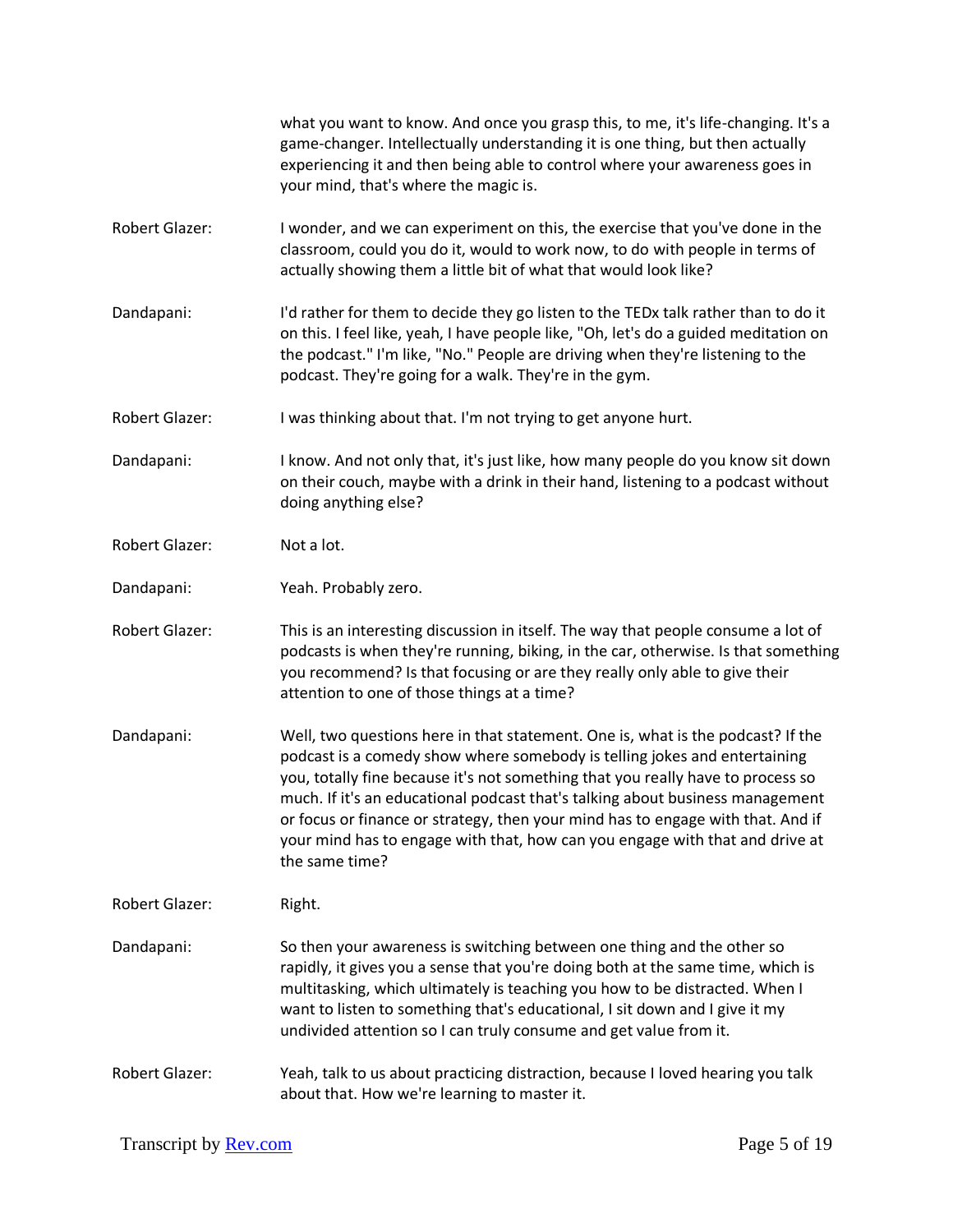| Dandapani:                   | Yeah, because that's what people do all day. We have to define distraction first<br>and distraction is basically allowing your awareness to get pulled from one thing<br>to another by an external source and that external source could be a person or<br>it could be something outside of you. A noise, a beep on your cellphone, a<br>notification on your computer. Everything something goes bing or ding, your<br>awareness gets dragged to it. And if you allow that to happen, then you allow<br>yourself to get distracted, and if that's what you're practicing all day, then that's<br>what you're becoming really good at. If I wanted to play in the US Open or in<br>Wimbledon, I'd have to practice hours a day to be able to get into the<br>competition and possibly even get to the final, right? |  |
|------------------------------|---------------------------------------------------------------------------------------------------------------------------------------------------------------------------------------------------------------------------------------------------------------------------------------------------------------------------------------------------------------------------------------------------------------------------------------------------------------------------------------------------------------------------------------------------------------------------------------------------------------------------------------------------------------------------------------------------------------------------------------------------------------------------------------------------------------------|--|
| <b>Robert Glazer:</b>        | Yeah.                                                                                                                                                                                                                                                                                                                                                                                                                                                                                                                                                                                                                                                                                                                                                                                                               |  |
| Dandapani:                   | And the more I practice, the better I get. When I ask people in my workshops<br>and I say, "Hey, if I want to play for the San Francisco 49ers, if I want to play in<br>Wimbledon against Nadal, how many hours a day do you recommend I practice<br>tennis?" People go like, "Oh, six, seven hours a day, seven days a week." That's a<br>lot of practice. I go, "Okay, I'll do that. After six months, will I play in<br>Wimbledon?" Everyone says no. So if I'm practicing six, seven hours a day, seven<br>days a week at tennis and I still can't be good enough after six months to be at<br>that level, imagine how much I would need to practice to be really, really good<br>at tennis.                                                                                                                    |  |
| Dandapani:                   | But if you look at how much people practice distraction, they all practice six,<br>seven hours a day. We're 24 hours in a day. Most people, if they're lucky, sleep<br>seven to eight hours a day and so you're awake 16 hours a day. Out of that 16<br>hours, how many hours are you truly practicing distraction? If you're practicing<br>distraction for 12, 13 out of that 16 hours, seven days a week, then you're going<br>to become really, really good at it. So if you want to be good at something you<br>have to practice it. And people are masters at practicing distraction.                                                                                                                                                                                                                          |  |
| Robert Glazer:               | Do you have recommendations for people about not having any of the<br>notifications on their cell phone? I mean, I have some friends and they've got, I<br>see it's every news item, every basket that's scored, and then they've got the<br>watch and that thing is just, it's going off all day and I don't know that people<br>know what this costs them. Because if you asked them what was most<br>important to them, I promise they wouldn't say that news or that score or<br>otherwise, but I don't know that they understand what it's actually costing them<br>in terms of losing focus and/or awareness on what it is they want most. They're<br>just used to it. The thing beeps, it goes off, the score, the this, that, and it seems<br>that it's probably both unhealthy and unproductive.           |  |
| Dandapani:                   | Totally unhealthy, unproductive. How much time is wasted, how much energy is<br>wasted every time you have to switch from one task to another and then switch<br>back again. You got to get your mind refocused into what it was doing<br>previously, get back to the point of where it was before it left it. I mean, it's just<br>an ultimate time waster, but people do this all the time. And like you said,<br>they're just unaware that this is costing them time, energy, and money. So much                                                                                                                                                                                                                                                                                                                 |  |
| Transcript by <b>Rev.com</b> | Page 6 of 19                                                                                                                                                                                                                                                                                                                                                                                                                                                                                                                                                                                                                                                                                                                                                                                                        |  |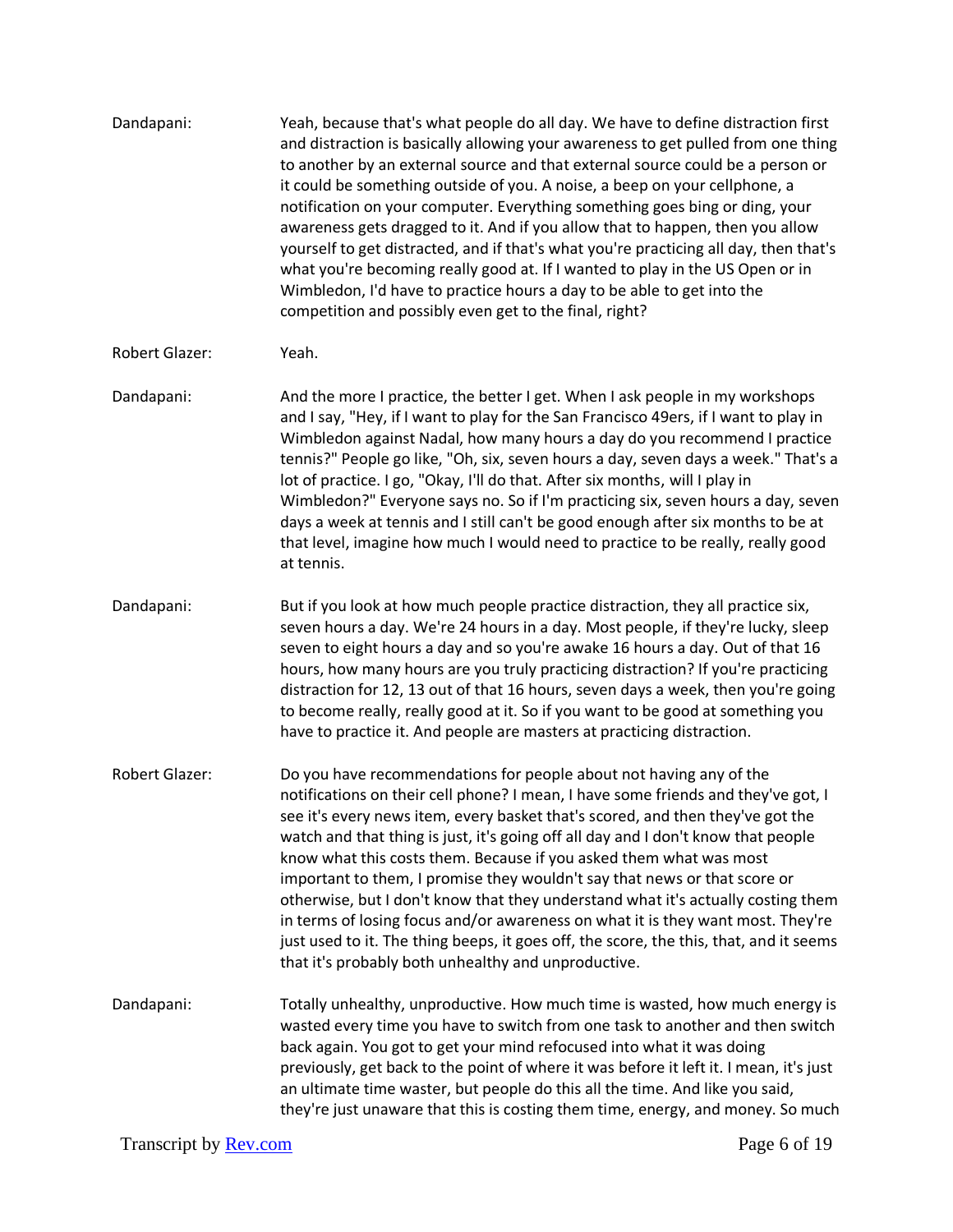money is spent and wasted, especially in companies where most companies, if not all companies, don't teach their employees how to concentrate. They teach them everything else, but they don't teach them how to concentrate. And tell me one company that doesn't want to be more efficient and more productive.

Robert Glazer: Yeah. So there's some interesting as you say this about getting into business and one of the things I've been fascinated by is that the whole kind of open office space movement has been debunked recently because apparently the goal was to create all this communication and conductivity but people are so distracted by other people all day long that now they're wearing noise-canceling headphones and trying to get away from each other. So in the email Slack world, how do managers or leaders or people need to communicate? I know you know Warren Rustand, who's a mentor of mine, and I mentioned this recently, but he says, "I have an open door policy, but I'm not always available."

Dandapani: I love that. And my guru was the same way, too, in this monastery. He had an office and he had an open door policy. When his door was open, you could come in any time.

- Robert Glazer: Right.
- Dandapani: When his door was closed, you couldn't interrupt him. And that's the way to be and I think with the open office plan, it's that, well, the biggest problem here is that nobody has been taught how to concentrate. Nobody's taught about the value of concentration and what it actually brings to an individual, the value it brings to an individual, the value it brings to the company. So this sense of, you know, having Slack messagings and all of these different messengers and phones ringing, people texting each other all the time without any policy set in place, it's just terrible because it's just such a waste of money. Waste of money, waste of time, waste of energy. If I ran a company with 30 or 100 people or 500 people in it, I would absolutely not allow that at all.
- Robert Glazer: How would you communicate that? Pretend you're coaching a leader who has a large team. How would you encourage them to set boundaries around what immediacy and availability and urgency meant? Because I think that everyone thinks that everything is urgent these days or people should be available. Part of the problem with, I think, where Gen Z struggles with this is they're used to an immediate answer. So when someone doesn't answer immediately, oh, what's wrong? Are you mad at me? So how would you coach a leader on how to establish this with their team and how to communicate that and how important it was that people have this space to concentrate?
- Dandapani: I think the first thing, like you said, is to convey to them what's the cost. I mean, I work with entrepreneurs. Those are the people that I work with, and-
- Robert Glazer: They're not very focused, so that's a good base to start with.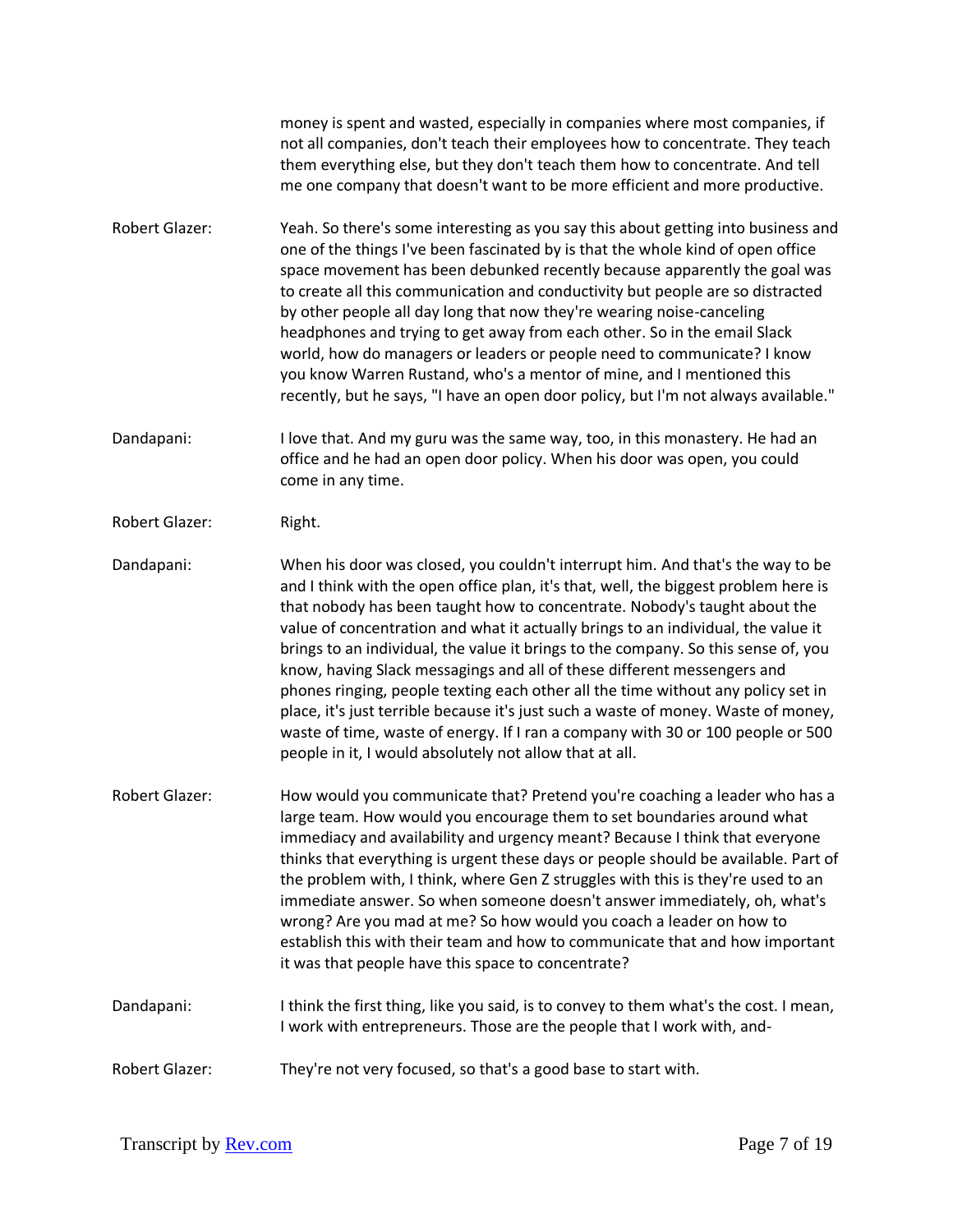| Dandapani: | Right. It's interesting because they're focused in certain areas. |
|------------|-------------------------------------------------------------------|
|------------|-------------------------------------------------------------------|

Robert Glazer: They're distractable. They're focused, but they're distractable.

Dandapani: They're distractable. And then there's some entrepreneurs that are hyperfocused and they're really, really focused on what they do. But I would say the first thing is to really make the case to them. And by making the case, saying, "Here's the cost to your company in terms of time, efficiency, productivity, energy, and also dollar cost. You have a team of 20 people or 50 people that are working for you, and if they come to work for eight hours a day, how many of those eight hours are they actually doing things? And how much time is actually spent doing things they don't need to be doing or they're distracted with?" And so many companies say to their teams, "Hey, guys, we've got this project that's due in two weeks or in a month. It's super big. This account, we want to close it and want to do it really well. We need everyone to focus." Now, you tell your teams to focus, but you don't teach them how to focus.

- Dandapani: So I think the first person that really needs to be won over is the leader. The leader needs to be sold the fact that distraction is costly to him or her. And when they can understand that and grasp that concept, then the next step is teaching the leader how to concentrate. Because there's no point teaching the team if the leader's distracted. Teaching the leader how to concentrate, teaching the leader how to practice concentration, and then training the team how to concentrate and how to practice it so they can become more efficient. And not only more efficient, but a much more rewarding life.
- Dandapani: We work so hard to earn money so that we can use the money to have the kind of life that we want. I know an entrepreneur who sold his business, did it really well, who made lots of money, went on a vacation, was on a boat with his family going somewhere, and then he shared it with me, "Yeah, on the whole time on the boat, I was on the phone."
- Robert Glazer: Yeah.
- Dandapani: And I go like, "What's the point, then, of working so hard to earn the money so that you can be on a boat in a nice, tropical place, and then not be there?"
- Robert Glazer: Is part of the problem, though, that people don't, I feel like we've lost the ability to differentiate between urgent and important.
- Dandapani: Yep. For sure. And for people, everything is urgent, right? And I don't think anything is urgent at all. I think the only people who have, not the only, but one of the few people that have urgent jobs are the people that answer the 9-1-1 calls.

Robert Glazer: Yeah.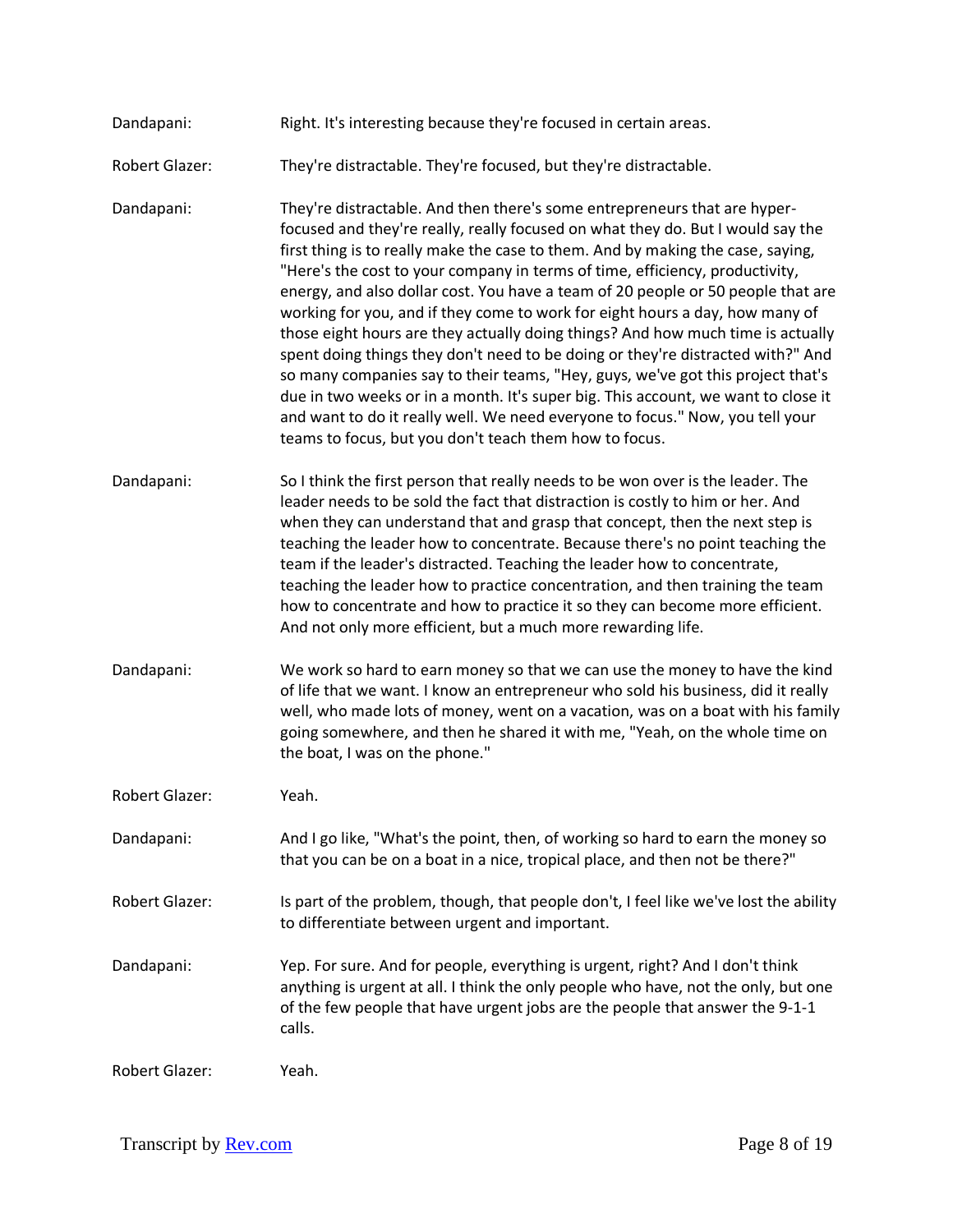| Dandapani:            | Yeah. Answer that call. But everybody else, no. And I worked with a bunch of<br>different freelancers, with developers that are building my app and this and<br>that. Sometimes I'll get a message like, "We need this right away." And I'm like,<br>"Why? Why do you need it right away? And I can't get this to you right away. I<br>can get it to you at this time. Or tomorrow."                                                                                                                                                                                                                                                                                                                                             |
|-----------------------|----------------------------------------------------------------------------------------------------------------------------------------------------------------------------------------------------------------------------------------------------------------------------------------------------------------------------------------------------------------------------------------------------------------------------------------------------------------------------------------------------------------------------------------------------------------------------------------------------------------------------------------------------------------------------------------------------------------------------------|
| <b>Robert Glazer:</b> | Right. No one is going to die.                                                                                                                                                                                                                                                                                                                                                                                                                                                                                                                                                                                                                                                                                                   |
| Dandapani:            | No one's going to die. And if everything is urgent, then life just gets chaotic.<br>Then you're constantly, then, switching from one task to another, because in a<br>space of one hour, if you have five things that come into you, all of them have<br>been labeled urgent, then what are you going to do? There's only one of you. So<br>for me, I think it's getting the real clarity of what's important and I think that<br>also comes down to leadership. If leaders don't define to their teams what's<br>truly important and what truly is a priority, then the people on the team end up<br>getting anxiety and stress because they think everything's urgent and it's<br>physically impossible to do all those tasks. |
| Robert Glazer:        | And people need to know how to sit with stuff. I think that a lot of things that<br>I've been reading in some of the stuff on distraction and technology these days<br>is that as soon as you have the discomfort or you have the ambiguity, you ask a<br>question, you look up something. We're losing the ability to sit with ourselves<br>and think and process, which is, I think, where a lot of learning happens.                                                                                                                                                                                                                                                                                                          |
| Dandapani:            | What is sitting with yourself?                                                                                                                                                                                                                                                                                                                                                                                                                                                                                                                                                                                                                                                                                                   |
| Robert Glazer:        | Right.                                                                                                                                                                                                                                                                                                                                                                                                                                                                                                                                                                                                                                                                                                                           |
| Dandapani:            | I think people don't even know what it means any more.                                                                                                                                                                                                                                                                                                                                                                                                                                                                                                                                                                                                                                                                           |
| Robert Glazer:        | Yeah.                                                                                                                                                                                                                                                                                                                                                                                                                                                                                                                                                                                                                                                                                                                            |
| Dandapani:            | Yeah. Sit by themselves without picking up a phone or doing something.<br>Reading a book. Writing in a journal.                                                                                                                                                                                                                                                                                                                                                                                                                                                                                                                                                                                                                  |
| Robert Glazer:        | Waiting in line.                                                                                                                                                                                                                                                                                                                                                                                                                                                                                                                                                                                                                                                                                                                 |
| Dandapani:            | Waiting in line. Just be by yourself. Very hard. Because if they have to be by<br>themselves, the first thing they encounter is their subconscious mind and that's<br>not a pretty place to look into. So rather distract yourself and keep your<br>awareness out in the conscious mind so you don't have to be distracted by<br>what's inside of you.                                                                                                                                                                                                                                                                                                                                                                           |
| Robert Glazer:        | Well, we're going to get into that in a minute, but there's just these huge<br>disconnects going on because you have people, and maybe you can explain this<br>to me. I think you're the right person for the job. But I read something last week<br>that 20-something percent of millennials say they have no friends and there is                                                                                                                                                                                                                                                                                                                                                                                              |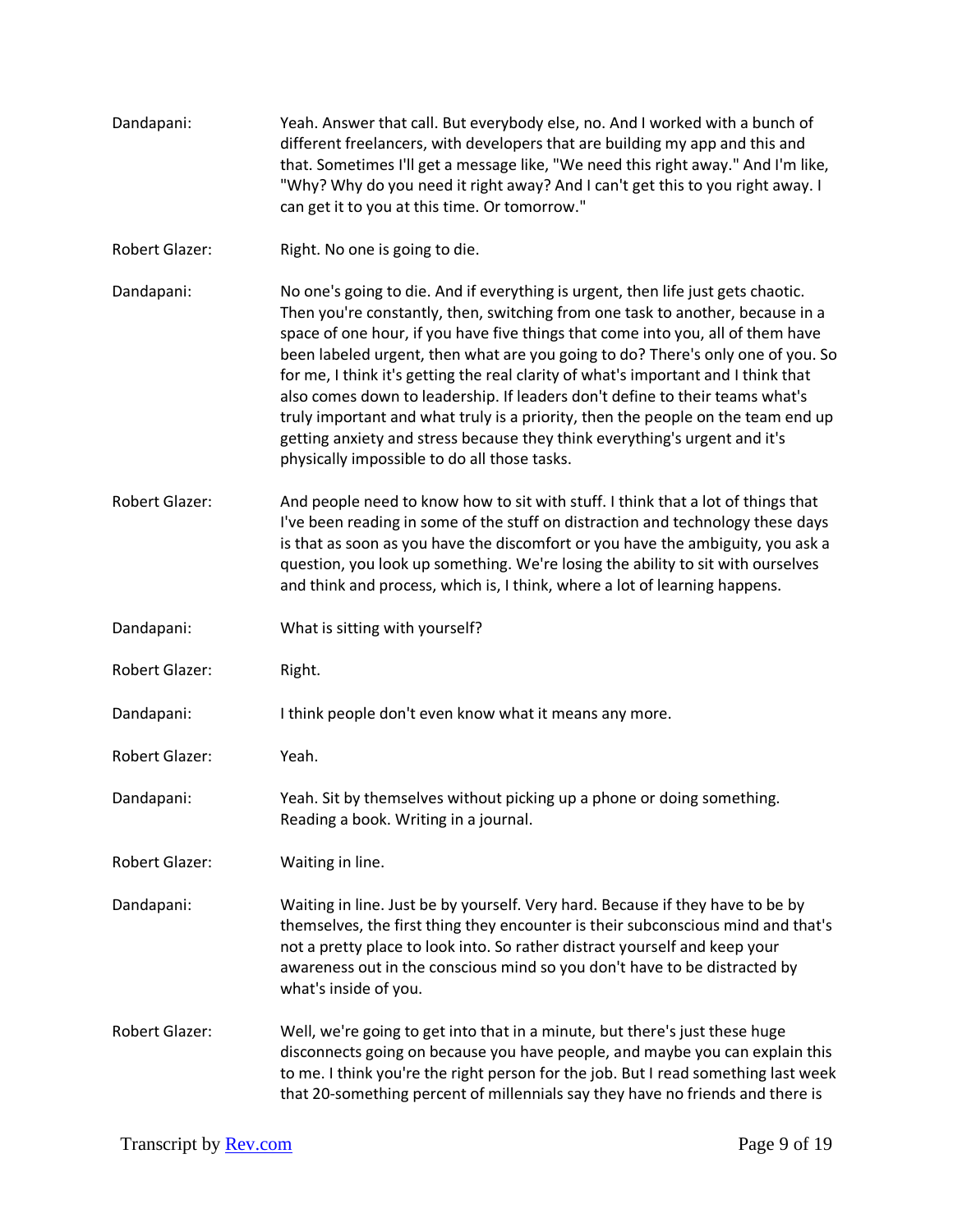all this online conductivity, yet people are saying in record numbers that they are lonelier than they have ever been and there's just some missing part of that equation. And it may be, as you said, is it that they don't understand what lonely is? Is it they just don't know how to be alone or that being with themselves is lonely? It's confusing. Dandapani: I think there's multiple issues here. One is that people aren't taught how to communicate any more. I can send someone three sentences in a text message that shares in detail an expression of gratitude for something they did. It's maybe 40 words or something in a nice text message that I spell out how much I appreciate them and what they did. And I get back a namaste emoji. And I'm like, "What the?" You know? Robert Glazer: Yeah. Dandapani: And this is how people communicate today. You know, with an emoji, with an LOL or this or that. Everything is quick, so then why would you not have any friends? Because you don't know how to communicate, first of all. Second is you can't even concentrate long enough to even have a conversation with another person. You know many times that, it was like a week ago, I was upstate in New York with my wife visiting one of her friends. And the lady we were visiting, she asked me a question. She asked me a question. Four words into my answer, she turned around and started looking at her phone. Robert Glazer: Ugh. Dandapani: And I stopped talking and she didn't even realize. Robert Glazer: Yeah. People talk about it. Social networking is making us antisocial. Well, we're going to take a quick break for a word from our sponsors, and we'll be right back with Dandapani and we're going to talk little bit more about these three states of mind which we started to get into here. Robert Glazer: You can have your favorite restaurants come to you with DoorDash. Ordering is easy. Open the DoorDash app, choose what you want to eat, and your food will be delivered to you wherever you are. DoorDash is a regular go-to in our household. When we have a group of hungry teenagers who all want to eat something different, my kids use DoorDash. My wife and I also use it when we want a good meal, but don't have the time to cook. Some of our favorite restaurants now have delivery available for the first time. In fact, there are over 3,400 restaurants in 3,300 cities now on DoorDash. Right now, our listeners can get \$5 off their first order of \$15 or more when you download the DoorDash app and enter promo code Elevate. That's \$5 off your first order when you download the DoorDash app from the App Store and enter promo code Elevate. Don't forget, that's promo code Elevate for \$5 off your first order from DoorDash.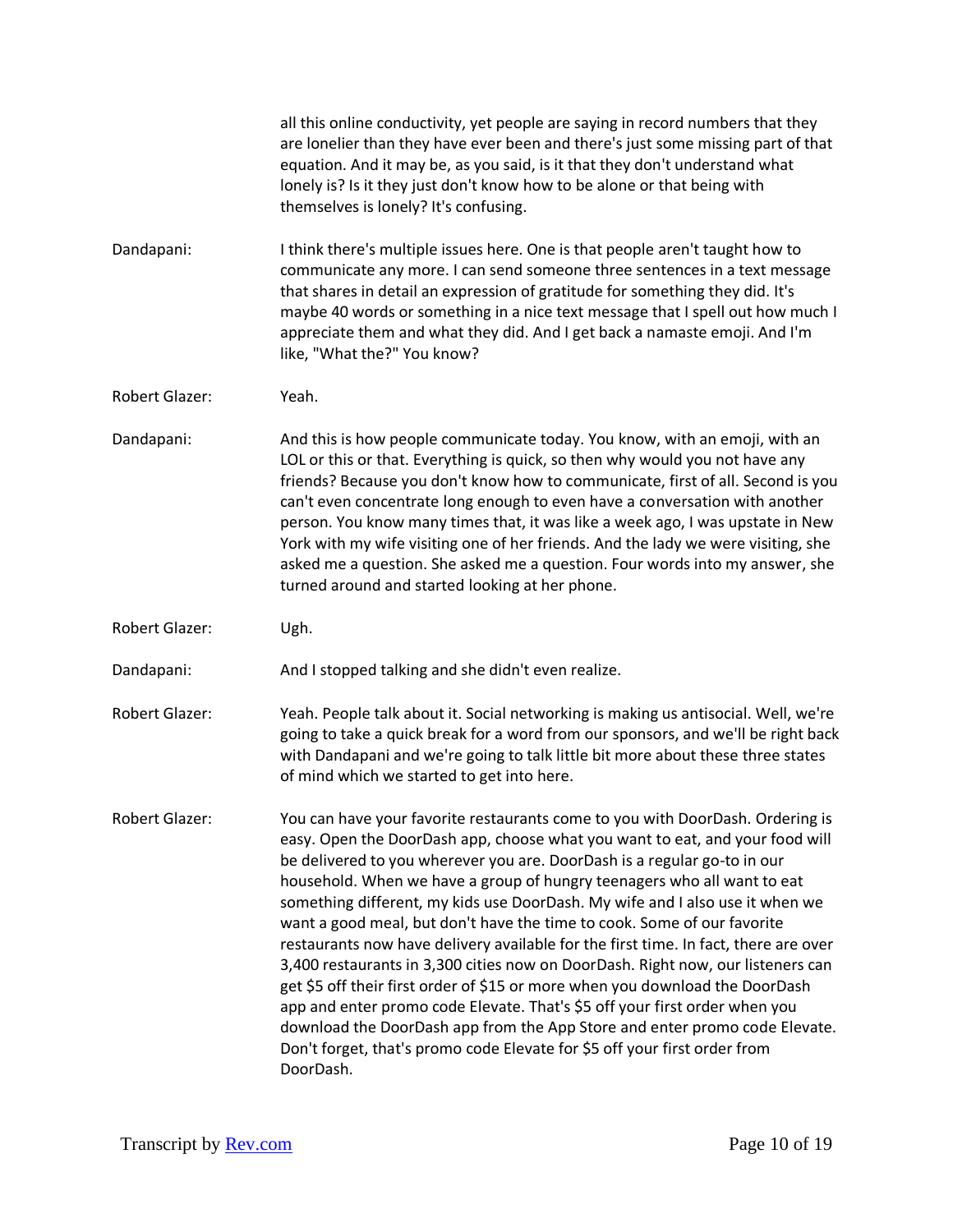- Robert Glazer: All right, and we're back. So we started to get into this a little bit more, but I'd love for you to sort of explain this to everyone. This was another framework that was really helpful to me, but we've talked about the three states of mind. The superconscious, the subconscious, and the conscious. Talk about the distinctions between those states.
- Dandapani: Yeah. The conscious mind, you could say in a simplified way, is your external mind. It's tied to your five senses. It's your waking state, your eating, interaction, walking, talking, external mind. The subconscious, you could say, is your hard drive. Everything you've ever experienced in your life is stored in your subconscious, whether you remember it or you don't remember it. And your superconscious, you could say, is your spiritual, intuitive, creative area of the mind. And most people function in the conscious mind. They're externally functioning. So when you're on the phone, when you're talking to someone, you're walking, you're driving, you're in the conscious area of the mind.
- Dandapani: And when you meditate, for example, the first thing you encounter is your subconscious mind because when you meditate, you're starting to close your senses down. You close your eyes, you still your physical body by sitting down quietly, trying not to move, so then your body is, so to speak, not pulling your awareness out. Your eyes are closed, you're regulating your breath, and now you go from the conscious mind into the subconscious and then you start to see what's in the subconscious. And that's why most people are always picking up their phone or doing something. Because they're afraid to see what's in the subconscious mind. Or if they see what's in the subconscious mind, they don't like it and that just makes them leave there and go out.
- Robert Glazer: Right. So is it in those moments, they're going to negative thoughts, they're going to self-doubt? Where are they typically going with that?
- Dandapani: Well, just look at the subconscious as a basement, and if you're 30 years old, you have 30 years of baggage stored in the basement. So if you have nothing to do and you open that basement door, you're just going to see what's piled in the basement. Some of the bigger items might be laying in front. All the most recent, bigger items could be laying in front, and then when you see that, you go, "Oh, I don't want to see that. That was the argument I had with so and so which I never resolved. And it's still in the front of my mind." Or, "This happened to me and I just pretend it never happened, so I don't want to talk about it."
- Dandapani: And that's why people constantly distract themselves. Because going within, and you mentioned just now, have sitting with yourself. When you sit with yourself, that's what you're going to experience, is your subconscious. And people don't sit with themselves. They put headphones on. They listen to music. Even when they're meditating, they have music on. Or something, they're journaling, they're reading a book, they're listening to a podcast. People are always doing something. They never truly give themselves their undivided attention.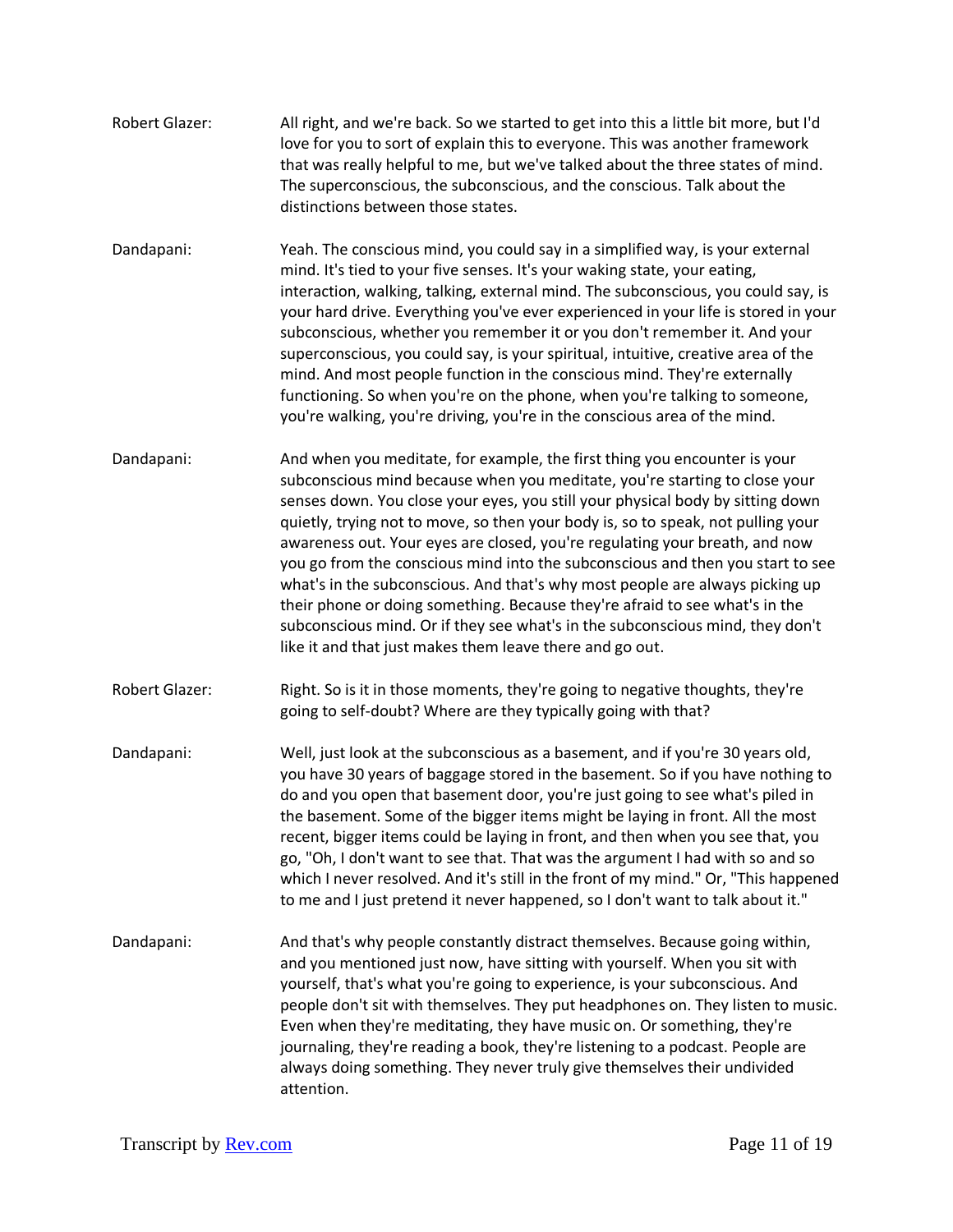| <b>Robert Glazer:</b> | Again, this having no friends number was just fascinating for me, given how<br>much the terms friends are used online and connections and all this stuff. Is it<br>that they really have no friends or that they're uncomfortable with themselves?<br>I'm curious as to your thought on that. And maybe not an answer, but I'm still<br>struggling with this statistic, for the most connected generation in history to feel<br>that they have no friends.                                                                                                                                                                                                                                                                                                                                                                                                                    |
|-----------------------|-------------------------------------------------------------------------------------------------------------------------------------------------------------------------------------------------------------------------------------------------------------------------------------------------------------------------------------------------------------------------------------------------------------------------------------------------------------------------------------------------------------------------------------------------------------------------------------------------------------------------------------------------------------------------------------------------------------------------------------------------------------------------------------------------------------------------------------------------------------------------------|
| Dandapani:            | I think in a lot of cases it's true. I think people don't have friends. Because<br>friendships are cultivated through spending time with someone, right?                                                                                                                                                                                                                                                                                                                                                                                                                                                                                                                                                                                                                                                                                                                      |
| <b>Robert Glazer:</b> | Right.                                                                                                                                                                                                                                                                                                                                                                                                                                                                                                                                                                                                                                                                                                                                                                                                                                                                        |
| Dandapani:            | I remember when I was growing up. In my early years I grew up in Malaysia and<br>I would go to school. We obviously had no cell phones then. I would spend time<br>with my friends in class and then during recess and stuff, we'd hang out, we'd<br>talk. We'd just have conversations because there was nothing else to do. So we<br>had conversations while we would play. And then even in the afternoons, we'd<br>come home from school around 1:00. In the afternoon sometimes I'd call up my<br>best friend. We'd talk on the phone for a half an hour, chat about whatever.<br>Movies or this or that or sports. You know?                                                                                                                                                                                                                                            |
| Robert Glazer:        | Not namaste emojis.                                                                                                                                                                                                                                                                                                                                                                                                                                                                                                                                                                                                                                                                                                                                                                                                                                                           |
| Dandapani:            | No namaste emojis. It was all full conversations. We would have reactions, we<br>would have emotions expressed, and that's how friendships were built. And<br>now, people don't have time for each other. I can't tell you, Robert, I don't call<br>many people and not many people call me and it's how I've set up my life, but<br>the friends that I do, that call me, I can't tell you, actually, it's impossible for me<br>to tell you how many of them do not give me their undivided attention. All of<br>them, even though they've heard me say this a thousand times, are always<br>doing something when I'm speaking with them. They're driving a car. They're<br>going for a walk. They're cleaning their house. I'm the only person that sits<br>down, doing absolutely nothing else, and gives them my undivided attention.<br>Because I value their friendship. |
| Robert Glazer:        | What I'm hearing you say is that this is costing people. It's doing the exact<br>opposite of what they want, but they're not able to get themselves out of this<br>death spiral.                                                                                                                                                                                                                                                                                                                                                                                                                                                                                                                                                                                                                                                                                              |
| Dandapani:            | No. And some of those friends, I stopped talking with some of them because<br>[inaudible 00:33:38], you know?                                                                                                                                                                                                                                                                                                                                                                                                                                                                                                                                                                                                                                                                                                                                                                 |
| <b>Robert Glazer:</b> | Yeah.                                                                                                                                                                                                                                                                                                                                                                                                                                                                                                                                                                                                                                                                                                                                                                                                                                                                         |
| Dandapani:            | It's just not worth my time. If you can't put aside 10 minutes or half an hour to<br>give me your undivided attention so we can have a conversation, just you and I,                                                                                                                                                                                                                                                                                                                                                                                                                                                                                                                                                                                                                                                                                                          |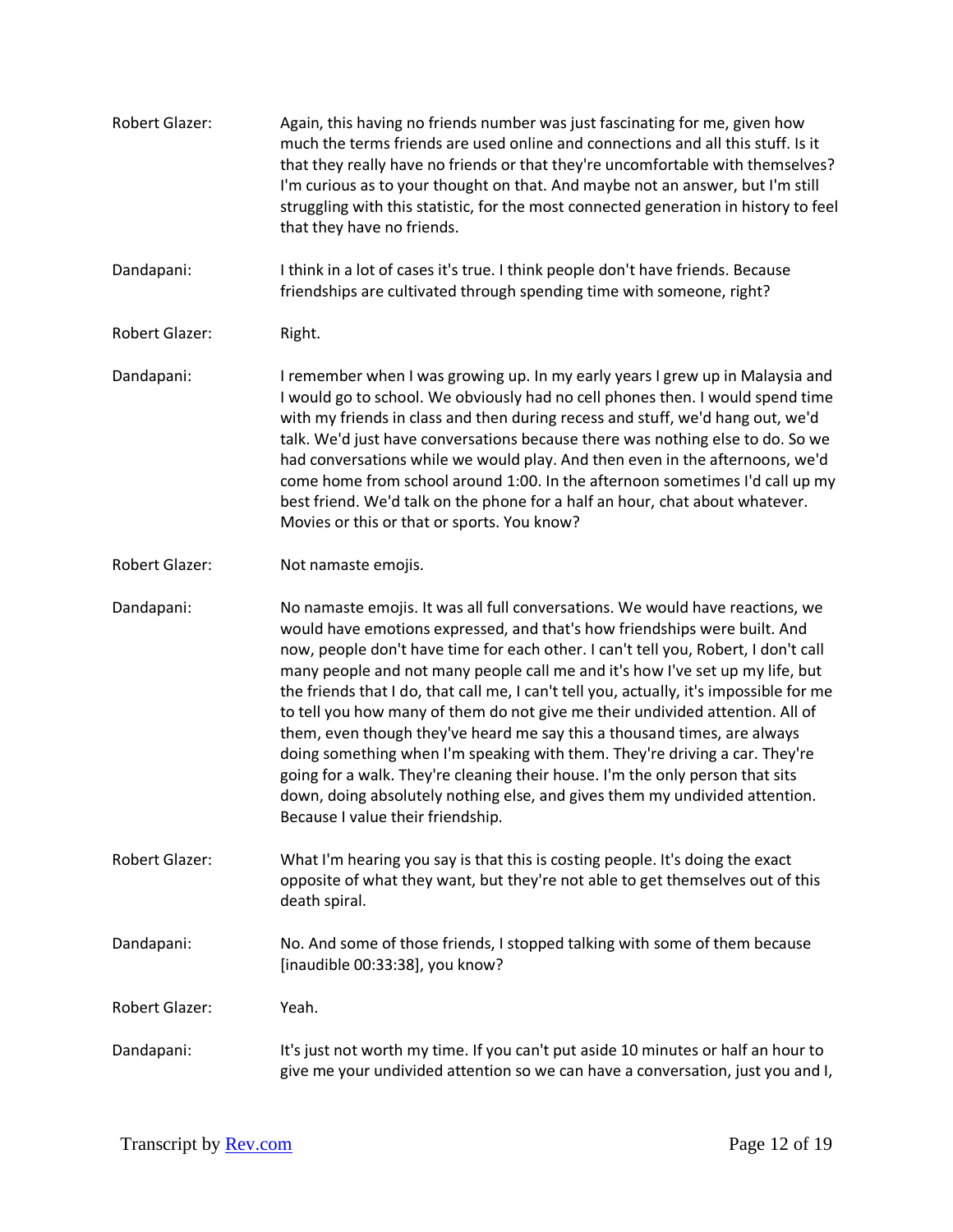all right? If our friendship is valuable, then what's the point? I don't want to call you while you're driving. That's not entertaining for me. Robert Glazer: Yeah. Well, this is a perfect segue. One of the most impactful, and you alluded to this before, about four or five years ago that I heard you say, and it went on to become a big part of my book that's coming up, Elevate and the Concept of Emotional Capacity, but was this concept of energy vampires and that the

people in your life either give you energy or take away and I think when people talk about, a lot of these relationships are friends and family that are just, people walk into it and they feel terrible and they walk into it and all this obligation. And one of the things you said was about that there doesn't have to be this blowup or this breakup, but how to start moving away from that.

Robert Glazer: So I'd love if you could kind of explain the energy vampire concept. You know, the permanent versus temporary, and then what people should do there. And for me it's actually not only been the negative, it's been the neutral ones. It's been the ones where, you know, kind of like we were saying, I like this person but I walk away from some time with them and you have dinner once a year and you're like, "Eh." Is this how I want to spend my time? They're a great person or whatever, but I, this was hugely impactful for me. It has probably been one of the biggest changes I've made in my life the last couple, three years, so I'd love to really have you unpack this for people listening so that they can get that same lesson.

Dandapani: Yeah. I'm glad that it's helped you a lot. I think you're right. It's the neutral people also that quite often say, "Let's catch up." And for what? I had somebody message me recently, someone I knew from the past and I haven't spoken to in years and said, "Let's catch up." And I'm like, "For what? Why? What is there to catch up on? There's just absolutely nothing to catch up on. I haven't spoken to you in years. Over 10 years. There's really nothing to catch up on. Obviously if I was important in your life or you were important to me, we would've stayed in touch." And I think it's just a habit thing to meet with people, because that's what people say. "Let's catch up. Let's get together." And people say these things without actually thinking about them. And there's no need. "I'll call you." It's like, "Why? Don't call me."

Robert Glazer: Talk about the concept of energy management. Because I think the directness, how you explained to me and how you answer these things and the discussion was, again, for a former monk, the shock value of it's great, but walk people through this because people are terrible at this. Particularly with family. They go back and get themselves dragged down and dragged down again. And they say, "Well, they're family." But it's a choice. So I'd love, what is an energy vampire?

Dandapani: Yeah. I would say an energy vampire is someone who is not uplifting and the simple way you could say is that if you were chatting for someone for 10 minutes or 20 minutes and you walked away, how do you feel? Do you feel uplifted? Do you not feel uplifted? If you don't feel uplifted, then potentially that person could be an energy vampire. Not necessarily, but if, obviously,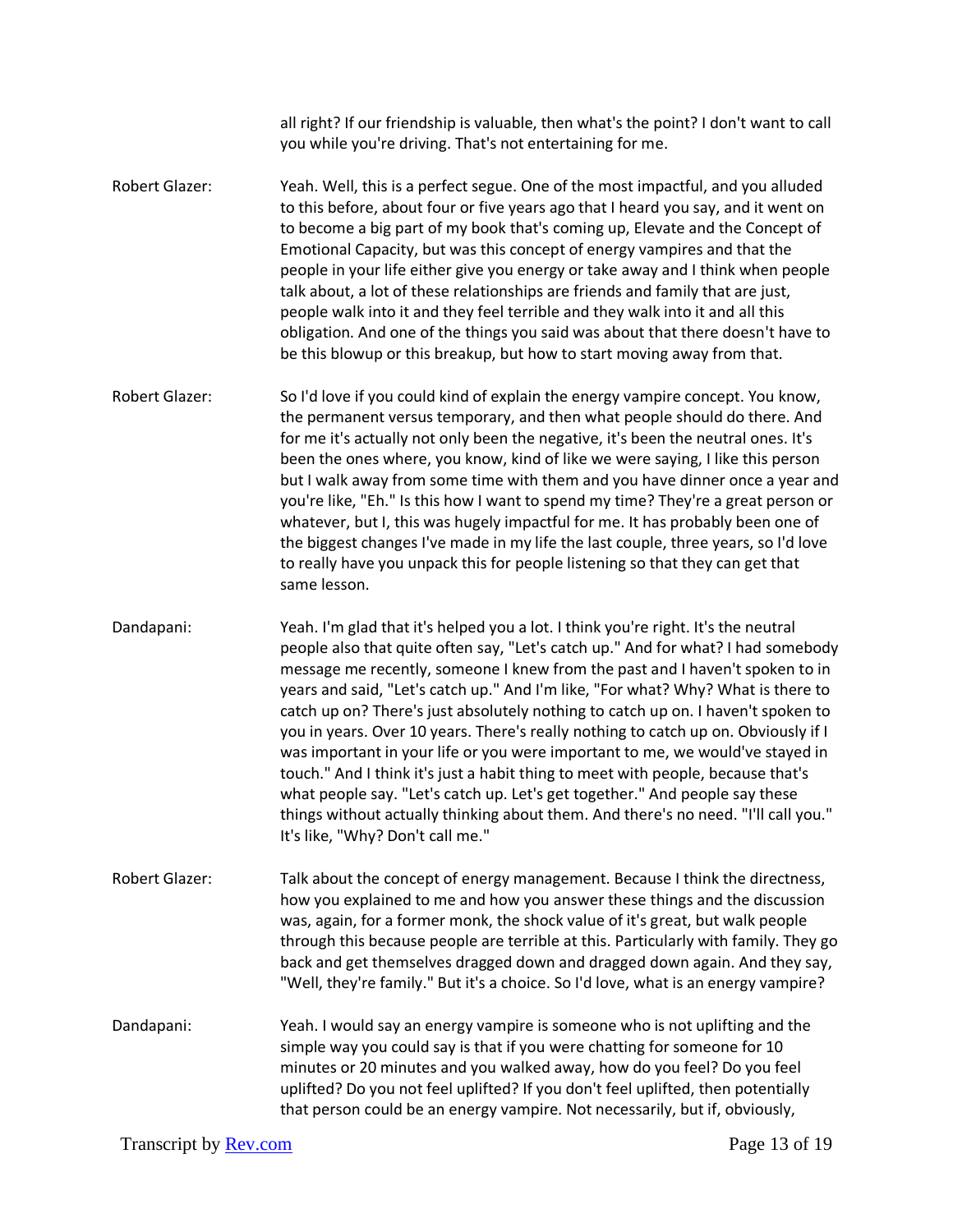|                       | they're having a bad day and they're feeling down and then you talk to them<br>and you don't feel great afterwards, then that's understandable. We all have<br>crappy days. But if this is persistently happening to you with that one person<br>year after year, then you could potentially classify them as someone who is<br>inherently an energy vampire, who's been this way for decades. And I think<br>learning to identify that is crucial. But the energy vampire is one topic, but I<br>think, stepping back even further, Robert, it's like all of this is not helpful and at<br>the end of the day, you don't even know where you're going in life.                                                                                                                                                                                                                                                                                                                                                                                                                                                                           |
|-----------------------|-------------------------------------------------------------------------------------------------------------------------------------------------------------------------------------------------------------------------------------------------------------------------------------------------------------------------------------------------------------------------------------------------------------------------------------------------------------------------------------------------------------------------------------------------------------------------------------------------------------------------------------------------------------------------------------------------------------------------------------------------------------------------------------------------------------------------------------------------------------------------------------------------------------------------------------------------------------------------------------------------------------------------------------------------------------------------------------------------------------------------------------------|
| Robert Glazer:        | Right.                                                                                                                                                                                                                                                                                                                                                                                                                                                                                                                                                                                                                                                                                                                                                                                                                                                                                                                                                                                                                                                                                                                                    |
| Dandapani:            | Right. And most people don't have the clarity of what they want in life. Who<br>they want to spend time with. I sometimes feel like these tools are just little<br>things that don't really make a difference because at the end of the day, people<br>just don't really know where they want to go or what they want in their life. And<br>so then how can you make a small or micro-decision if this person is the right<br>person for you or not?                                                                                                                                                                                                                                                                                                                                                                                                                                                                                                                                                                                                                                                                                      |
| Robert Glazer:        | Right.                                                                                                                                                                                                                                                                                                                                                                                                                                                                                                                                                                                                                                                                                                                                                                                                                                                                                                                                                                                                                                                                                                                                    |
| Dandapani:            | And I think that's why people struggle with family members. And you talk about<br>people that go back to the same situation again with a family member who<br>might be toxic, who might be an energy vampire. Why do they do that? I mean,<br>obviously, there's just not one reason. It could be guilt. It could be a bunch of<br>other reason. But a lot of times it's because it's driven by the unclarity that they<br>have. I have a family member, a relative, that I haven't spoken to, I don't know,<br>in 15 years or 17 years now. I'm really clear what I want in my life and where I<br>want to go, so I know she doesn't play a role in it. She can if she changes her<br>ways, but if she doesn't, she doesn't play a role in it. So for me there's no<br>impetus to go back to that relationship, to her. But for most people, when you<br>say they keep going back into it, why do they go back into it? It's because they<br>have no idea what they want. If they're clear what they want, then it's so much<br>easier to make that decision that this person is not uplifting, I don't want to<br>spend time with them. |
| <b>Robert Glazer:</b> | But if they don't see that that's blocking them from getting somewhere that<br>they want to be-                                                                                                                                                                                                                                                                                                                                                                                                                                                                                                                                                                                                                                                                                                                                                                                                                                                                                                                                                                                                                                           |
| Dandapani:            | But they don't know where they want to be, right?                                                                                                                                                                                                                                                                                                                                                                                                                                                                                                                                                                                                                                                                                                                                                                                                                                                                                                                                                                                                                                                                                         |
| <b>Robert Glazer:</b> | Right. Then they don't understand the cost.                                                                                                                                                                                                                                                                                                                                                                                                                                                                                                                                                                                                                                                                                                                                                                                                                                                                                                                                                                                                                                                                                               |
| Dandapani:            | Exactly. Yeah. There is no cost because if you don't have somewhere to be or a<br>goal to you that you want to get there, then there is no cost, and the cost at<br>that point is if I let go of this family member who's an energy vampire, then I<br>don't have that family member in my life. And then what do I have? I have<br>nothing. So let me keep the family energy vampire so I have something rather                                                                                                                                                                                                                                                                                                                                                                                                                                                                                                                                                                                                                                                                                                                          |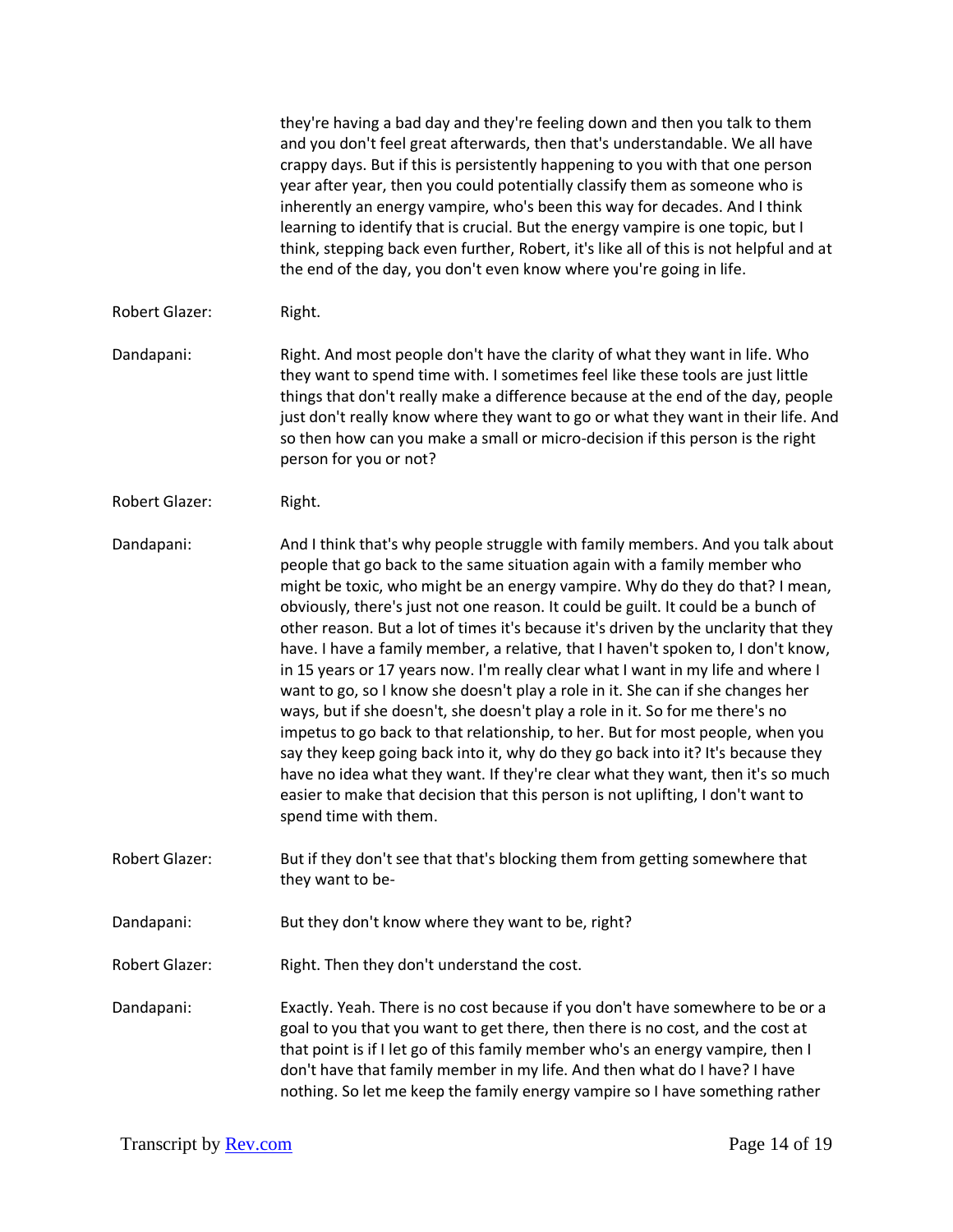than not have anything, because there's no other pursuit in life. There's nothing else to focus-

- Robert Glazer: But let's pretend that people know what they want or they're going to work on it and figure out what they want.
- Dandapani: Okay.

Robert Glazer: Can you explain how, again, because it's not a blowup, it's not a burn a bridge, can you give them some practical examples of how you kind of move away from an energy vampire?

- Dandapani: Yeah. So I would say once you've identified someone as an energy vampire, one of the first things to do, especially if it's a family member, then you really want to be clear. The first step is making that decision. What is the damage being done? All right, if the damage that's being done is pretty serious, I assume. Someone's physically abusing you or verbally abusing you or emotionally abusing you all the time, you go, "Look, I don't want this any more in my life." Then the first step is to pull yourself away.
- Dandapani: One beautiful phrase that my guru coined was being affectionately detached. So you can be kind to the energy vampire that's [inaudible 00:40:51]. You can be kind, loving, and gentle, but you do not engage with the person. You don't make appointments to go have dinner with them. You don't make appointments to go have lunch with them, to catch with them. You just don't engage with them, period. And if they confront you and ask you, then you tell them they're not uplifting to you. Obviously not in just those two words. But you want to be clear to them and tell them that they're not an uplifting presence and they're welcome back in your life. And this is not a shunning. You're not shunning someone and saying to them that you'll never talk to them again, but it's more you're saying to them, "You're welcome back in my life, but you need to play by these rules, and the rules are that you need to be an uplifting person or at least, at the bare minimum, to be a neutral person. And if you can't be either one of those, then we can't hang out."
- Robert Glazer: Yeah, and a lot of it, too, I've heard you say, is you don't have to, it's just that not engaging. You don't have to be in a negative place with them, you just remove the perfunctory, "Hey, how you doing? Want to catch up?" These are the things we just say even though we don't mean it, right?
- Dandapani: Yep. People say that all the time and I'm really careful about saying those things because if I say to someone, "Let's catch up," then I'm screwed. They want to catch up and I don't have time to catch up. So I won't say that. I'll say things like, "Have a nice day."

Robert Glazer: Right.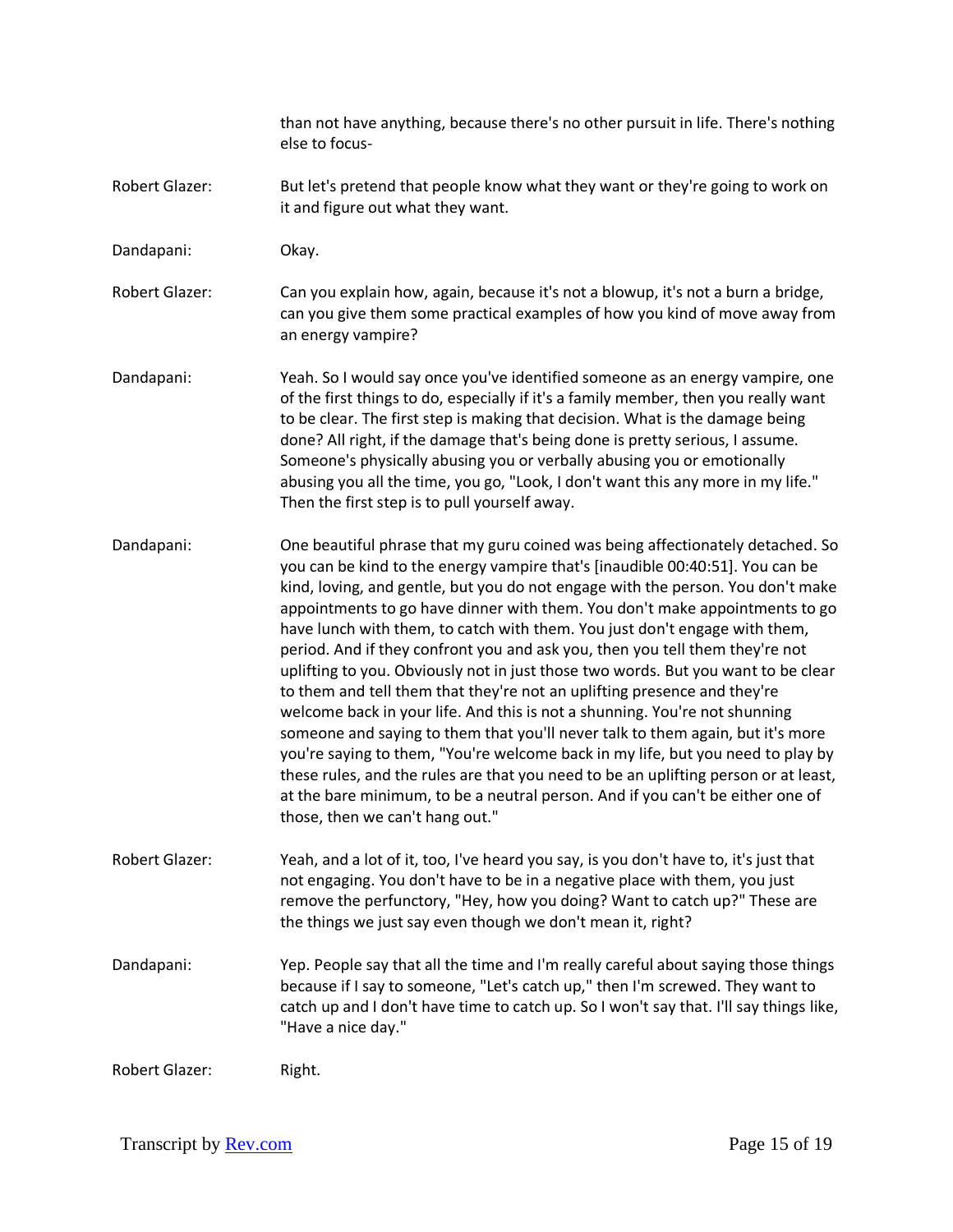| Dandapani:            | Which, I hope for them to have a nice day, but I don't want to catch up with<br>them.                                                                                                                                                                                                                                                                                                                                                                                                                                                                                                                                                                                                                                                                                                                                                                                                                                                                                               |
|-----------------------|-------------------------------------------------------------------------------------------------------------------------------------------------------------------------------------------------------------------------------------------------------------------------------------------------------------------------------------------------------------------------------------------------------------------------------------------------------------------------------------------------------------------------------------------------------------------------------------------------------------------------------------------------------------------------------------------------------------------------------------------------------------------------------------------------------------------------------------------------------------------------------------------------------------------------------------------------------------------------------------|
| Robert Glazer:        | Was it that you that said, "Just don't ask people how they are if you don't want<br>to know," or am I misattributing that?                                                                                                                                                                                                                                                                                                                                                                                                                                                                                                                                                                                                                                                                                                                                                                                                                                                          |
| Dandapani:            | No, no. That's what I always say. Don't ask people how they are. And people ask<br>that all the time. I grew up in Australia. When you see someone, you go, "Hey,<br>how's it going, mate?" And that's what Australians say all the time. "How's it<br>going, mate?" And I don't say, "How's it going, mate?" And I don't ask people,<br>"How are you?" Because I don't want to know. Not that I don't care.                                                                                                                                                                                                                                                                                                                                                                                                                                                                                                                                                                        |
| Robert Glazer:        | Right.                                                                                                                                                                                                                                                                                                                                                                                                                                                                                                                                                                                                                                                                                                                                                                                                                                                                                                                                                                              |
| Dandapani:            | It's just that I need to be in a place where that, I'm a priest, so if people start<br>telling me their problems, then I got to listen. And people feel the need to tell<br>me their problems all the time.                                                                                                                                                                                                                                                                                                                                                                                                                                                                                                                                                                                                                                                                                                                                                                         |
| Robert Glazer:        | Yeah and I think, to bring this home for people, it is by doing these perfunctory<br>things and these things that you could do, and it's not that you don't have the<br>time, you don't want to allocate the time. Right? I think that's probably the-                                                                                                                                                                                                                                                                                                                                                                                                                                                                                                                                                                                                                                                                                                                              |
| Dandapani:            | Yeah.                                                                                                                                                                                                                                                                                                                                                                                                                                                                                                                                                                                                                                                                                                                                                                                                                                                                                                                                                                               |
| <b>Robert Glazer:</b> | It takes away from the other stuff that you really want to do and where you can<br>make a bigger contribution, right?                                                                                                                                                                                                                                                                                                                                                                                                                                                                                                                                                                                                                                                                                                                                                                                                                                                               |
| Dandapani:            | Yeah.                                                                                                                                                                                                                                                                                                                                                                                                                                                                                                                                                                                                                                                                                                                                                                                                                                                                                                                                                                               |
| <b>Robert Glazer:</b> | Because you know that.                                                                                                                                                                                                                                                                                                                                                                                                                                                                                                                                                                                                                                                                                                                                                                                                                                                                                                                                                              |
| Dandapani:            | Yeah. And I only have a finite amount of energy today. So I'm going tonight, I'm<br>exhausted and I'm going to go to bed. So I have so much energy in the day and I<br>want to invest it. I want to invest it into the people that I love, the people that<br>are investing back in me. I want to invest it into things that I'm passionate<br>about, that I'm driven about, my work, my vision, my mission. And once I've put<br>all that energy into that, I don't have very much left to spare. And I think people<br>have to realize that you have to earn someone else's energy. And you have to<br>work for it. It's not something you just give out. And I think there's a lot of New<br>Age people out there that probably disagree with me, and that's fine, and that's<br>why their lives are where they are. It's because if you're like, "Oh, yeah, just give<br>energy to the whole world." I mean, that's such a bullshit concept. Nothing good<br>comes out of that. |
| <b>Robert Glazer:</b> | Right. That's a million little pieces, right?                                                                                                                                                                                                                                                                                                                                                                                                                                                                                                                                                                                                                                                                                                                                                                                                                                                                                                                                       |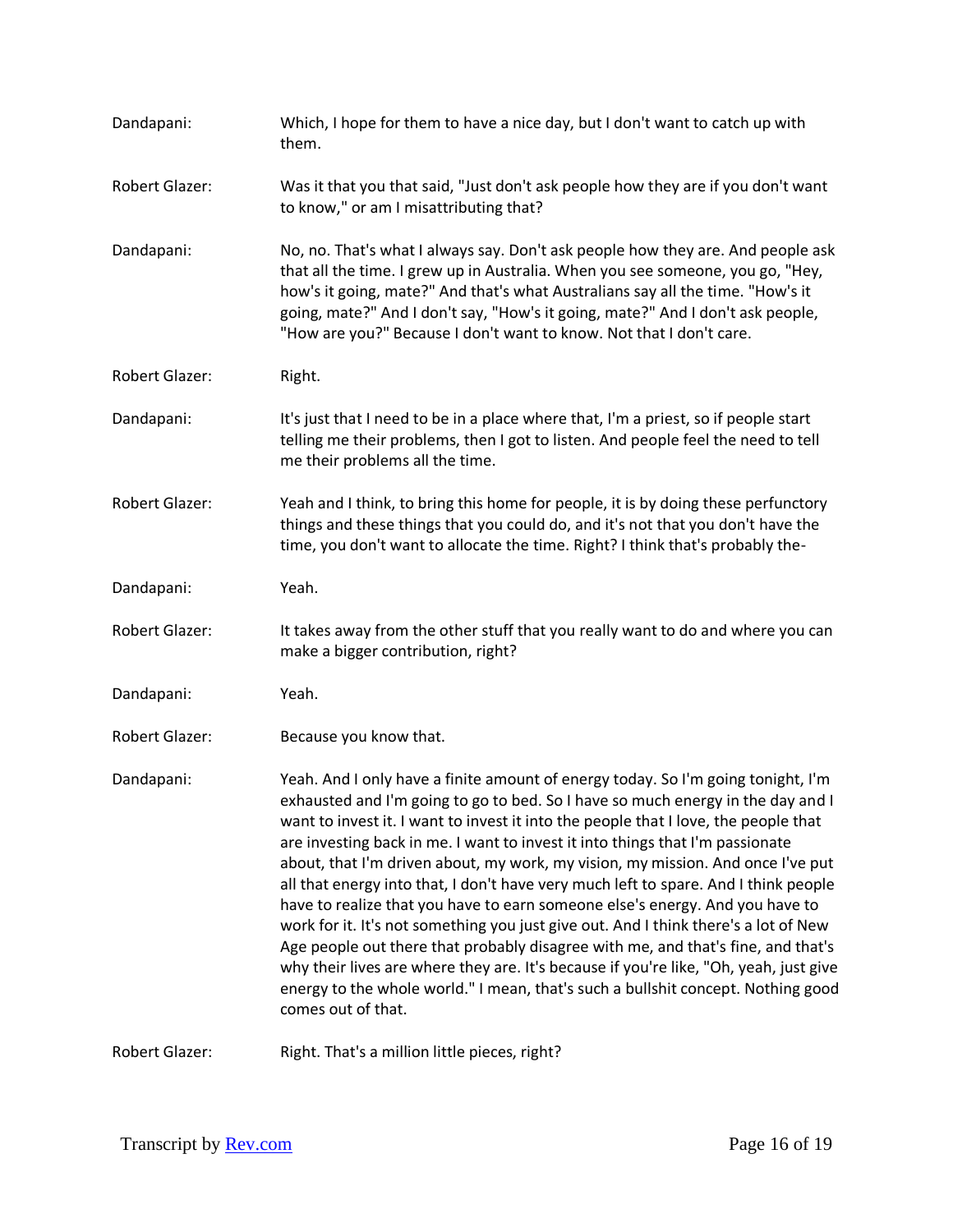Dandapani: It's a million little pieces. It doesn't work. The [inaudible 00:44:27] focus the energy to people and things in a very thoughtful, clear way creates the greatest impact. Robert Glazer: Well, think about a laser, the analogy of a laser. Dandapani: Exactly. Robert Glazer: Focus light and it can cut glass, and if you break it all up, it can't do anything. Dandapani: Or even the sun. Put a magnifying glass, you can burn a paper. Focus the sun's energy. But just on its own, yeah. Not the same impact. And I think learning to manage your energy that way, identifying what priorities are, I think that's a really big thing. Going back to the focus conversation earlier about the workplace and identifying what tasks are important, what are top priorities, I think that needs to be applied towards each person and how they plan to invest their energy. What's important in their life? What's important in your life? And can you lift them, excuse me, list them in order of priority? Robert Glazer: I'd love to hear a little about what you're working on next. I know you have an app coming out. We've talked about a bunch of different concepts at high level, but as you've said, this is not the podcast hack on focus and awareness. This takes real work and discipline and I'm guessing this has to do with a lot of the tools you're coming out with and the app you're coming out with, so I'd love to hear about it. Dandapani: Yeah. Thanks for asking about that, Robert. I have an app that's launching in a couple of weeks and the app basically is a platform where we can share courses on. One of the first courses, actually, the first course on there is called Unwavering Focus and it's a 10 chapter course on learning about what we talked previously about awareness and your mind, learning how to develop willpower, learning how to develop concentration, and then using those three things, the knowledge of those three things to actually handle and overcome fear, worry, anxiety, and stress, because once you can learn to control awareness in the mind, it's not too difficult, then, to handle those four things of fear, worry, anxiety, and stress. Dandapani: I think one of the best features of the app is the ritual section. In the monastery, when I lived there, our whole day was filled with rituals. It's about learning the tools and then applying the tools. So learning the tools is one thing, but unless you apply them in your daily life throughout the day, you're not going to make progress. So what we did was we created a ritual section where the day is divided into four sections, morning, afternoon, evening, and night, so in six hour segments, and in each of those quadrants, we created rituals for people to do. So like make the bed in the morning or give someone your undivided attention. And then every time you do one of those rituals, you rate yourself zero, one, two or three. Zero I didn't do it, three I did to really well. And then the app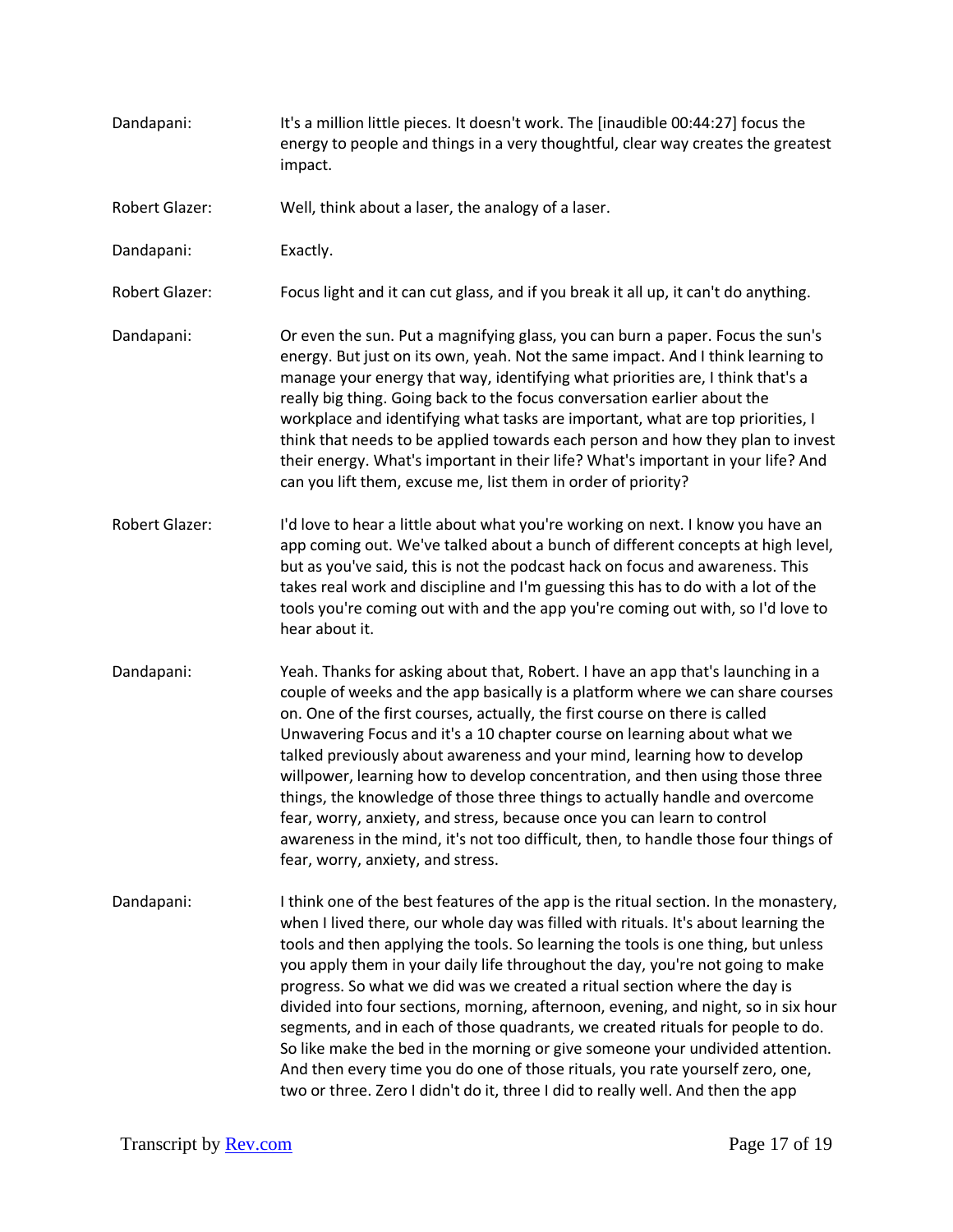keeps track of how well you're developing your willpower, how well you're developing your concentration, and how well you're doing at controlling where your awareness goes in your mind. And after a week, after a month, after three months you can see a lot of data on how well you're doing. The idea is to help people cultivate consistent practice of the tools throughout the day, but also be able to just track their progress.

- Robert Glazer: Well, that's awesome. And we'll provide links, I'll get the links from you where they could find that. I assume it's in Apple Store.
- Dandapani: Yep. In the Apple Store and the Play Store as well for Android, yeah.
- Robert Glazer: Okay. So we'll include links to the listeners on that. And I wanted to end with a final question here, and I always preface this by saying that it could be singular or repeated, based on my experience, but what's a mistake you've made personally or professionally that you've learned the most from?
- Dandapani: That I've learned the most from? Well, that's the toughest part. I can list you a number of-
- Robert Glazer: Or cost you the most. It could be either way. You might not have learned from it, but it might have [crosstalk 00:48:22].
- Dandapani: Yeah. I'm still learning from a lot of my mistakes, but I would say one of my biggest challenges is learning to manage my energy. And even though this is something that I talk a lot about, how well you do it is all relative, and I think I do it well, but I think in a lot of times, I don't manage it so well. I feel like I'm quite driven and I put so much of my energy into my different passions and things that I want to do, but it comes at the cost where I don't take care of my health probably as well as I should be. And that's probably the biggest part that's been affecting me. I do spend time with my family. That I don't compromise at all. So my family gets my time, but I think my health could use more of my undivided attention. I mean, I'm not out there getting drunk, but I haven't been getting enough sleep or probably exercise.
- Robert Glazer: That goes in the least expected answers for me, but I think everyone will appreciate that we are all a work in progress.
- Dandapani: And I think that's a big thing to note and I think it's an important thing for listeners, your listeners, every listener to kind of keep in mind when they're hearing a podcast and if you're talking to a person, then don't assume that that person, when they are sharing something that they are an expert at it. Unless they claim that or they practice that every moment of their life. I never claim any of those things. I just share with you what I've learned. I never ever said that I practice that every single moment of my day, but I think that the big assumption is that when you hear someone share tools, you think that they practice it perfectly, and that's a very wrong assumption to place on a person.